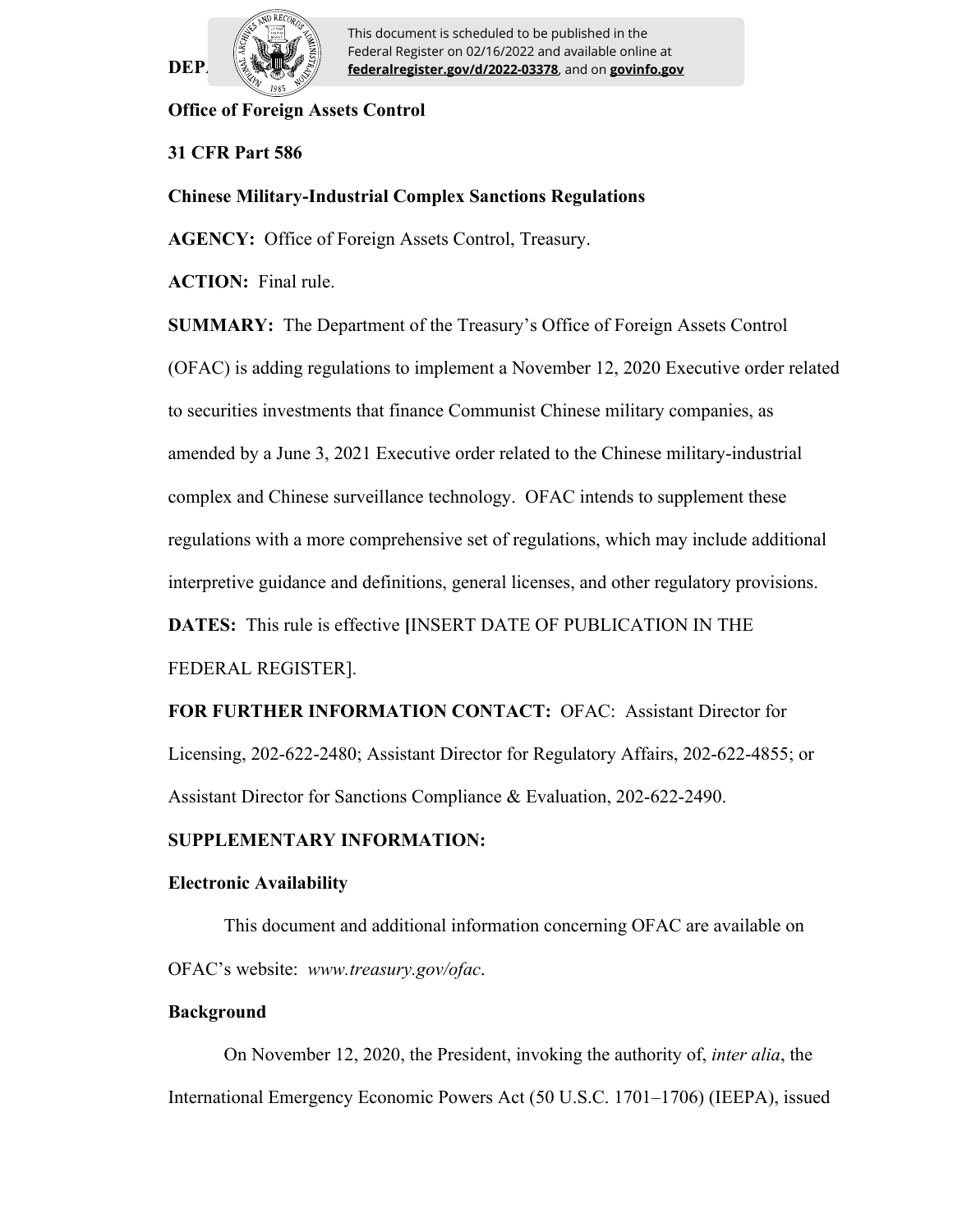Executive Order (E.O.) 13959, "Addressing the Threat From Securities Investments That Finance Communist Chinese Military Companies" (85 FR 73185, November 17, 2020).

In E.O. 13959, the President found, among other things, that the People's Republic of China (PRC) is increasingly exploiting United States capital to resource and to enable the development and modernization of its military, intelligence, and other security apparatuses, which continues to allow the PRC to directly threaten the United States homeland and United States forces overseas, including by developing and deploying weapons of mass destruction, advanced conventional weapons, and malicious cyber-enabled actions against the United States and its people, and that key to the development of the PRC's military, intelligence, and other security apparatuses is the country's large, ostensibly private economy. The President therefore found that the PRC's military-industrial complex, by directly supporting the efforts of the PRC's military, intelligence, and other security apparatuses, constitutes an unusual and extraordinary threat, which has its source in substantial part outside the United States, to the national security, foreign policy, and economy of the United States and declared a national emergency with respect to that threat.

On January 13, 2021, the President issued E.O. 13974, "Amending Executive Order 13959—Addressing the Threat From Securities Investments That Finance Communist Chinese Military Companies" (86 FR 4875, January 19, 2021), which amended E.O. 13959. Further, on June 3, 2021, the President issued E.O. 14032, "Addressing the Threat From Securities Investments That Finance Certain Companies of the People's Republic of China" (86 FR 30145, June 7, 2021), which amended E.O. 13959 and revoked E.O. 13974 in its entirety.

In E.O. 14032, the President found that additional steps are necessary to address the national emergency declared in E.O. 13959, including the threat posed by the military-industrial complex of the PRC and its involvement in military, intelligence, and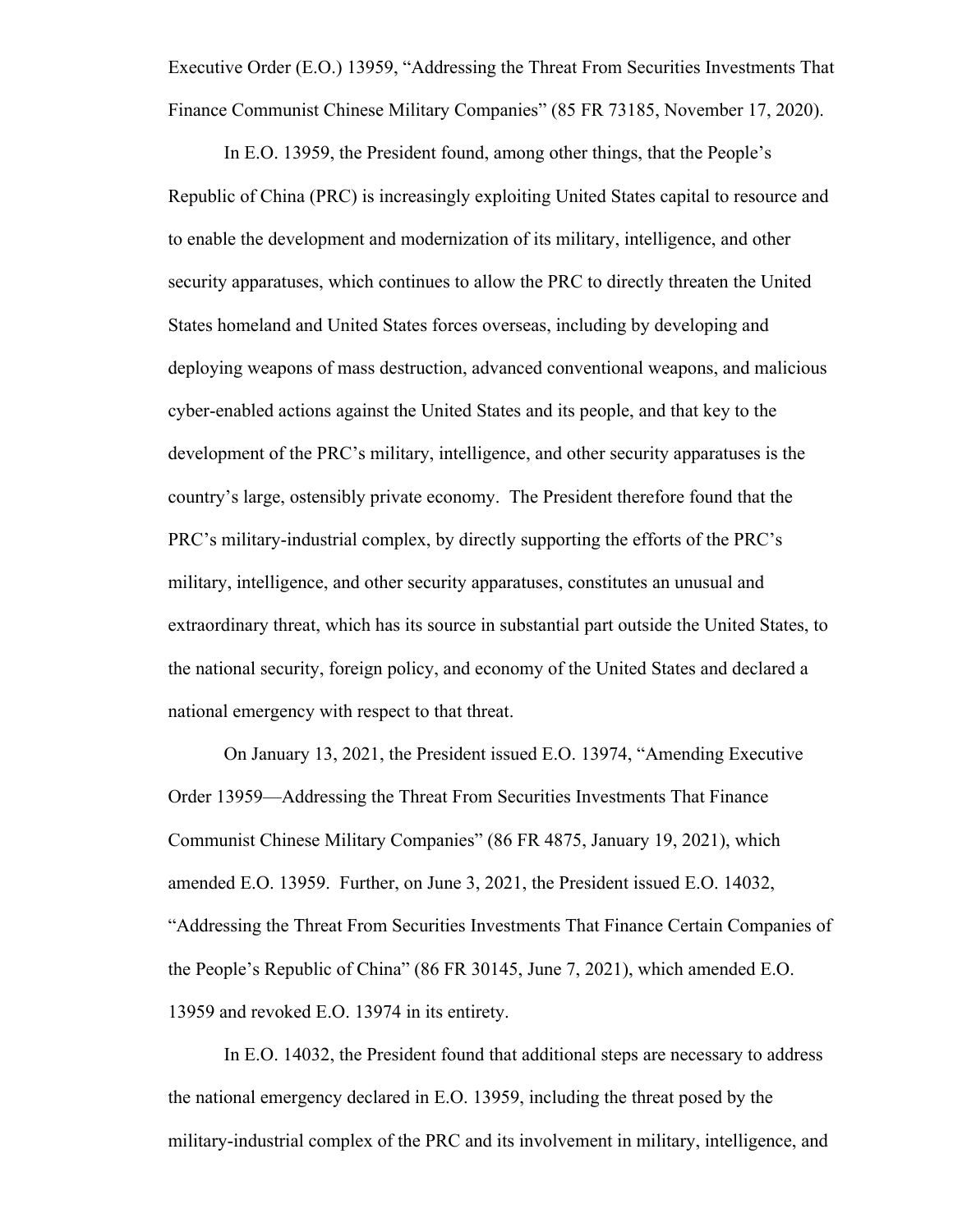security research and development programs, and weapons and related equipment production under the PRC's Military-Civil Fusion strategy. In addition, he found that the use of Chinese surveillance technology outside the PRC and the development or use of Chinese surveillance technology to facilitate repression or serious human rights abuse constitute unusual and extraordinary threats, which have their source in whole or substantial part outside the United States, to the national security, foreign policy, and economy of the United States and expanded the scope of the national emergency declared in E.O. 13959 to address those threats.

OFAC is issuing the Chinese Military-Industrial Complex Sanctions Regulations, 31 CFR part 586 (the "Regulations"), to implement E.O. 13959, as amended by E.O. 14032, pursuant to authorities delegated to the Secretary of the Treasury in E.O. 13959, as amended. Copies of E.O. 13959 and E.O. 14032 appear in appendix A and appendix B to this part, respectively. Because E.O. 13974 has been revoked in its entirety, it does not appear in an appendix to this part.

The Regulations are being published in abbreviated form at this time for the purpose of providing immediate guidance to the public. OFAC intends to supplement this part 586 with a more comprehensive set of regulations, which may include additional interpretive guidance and definitions, general licenses, and other regulatory provisions. The appendices to the Regulations will be removed when OFAC supplements this part with a more comprehensive set of regulations.

## **Public Participation**

Because the Regulations involve a foreign affairs function, the provisions of E.O. 12866 of September 30, 1993, "Regulatory Planning and Review" (58 FR 51735, October 4, 1993), and the Administrative Procedure Act (5 U.S.C. 553) requiring notice of proposed rulemaking, opportunity for public participation, and delay in effective date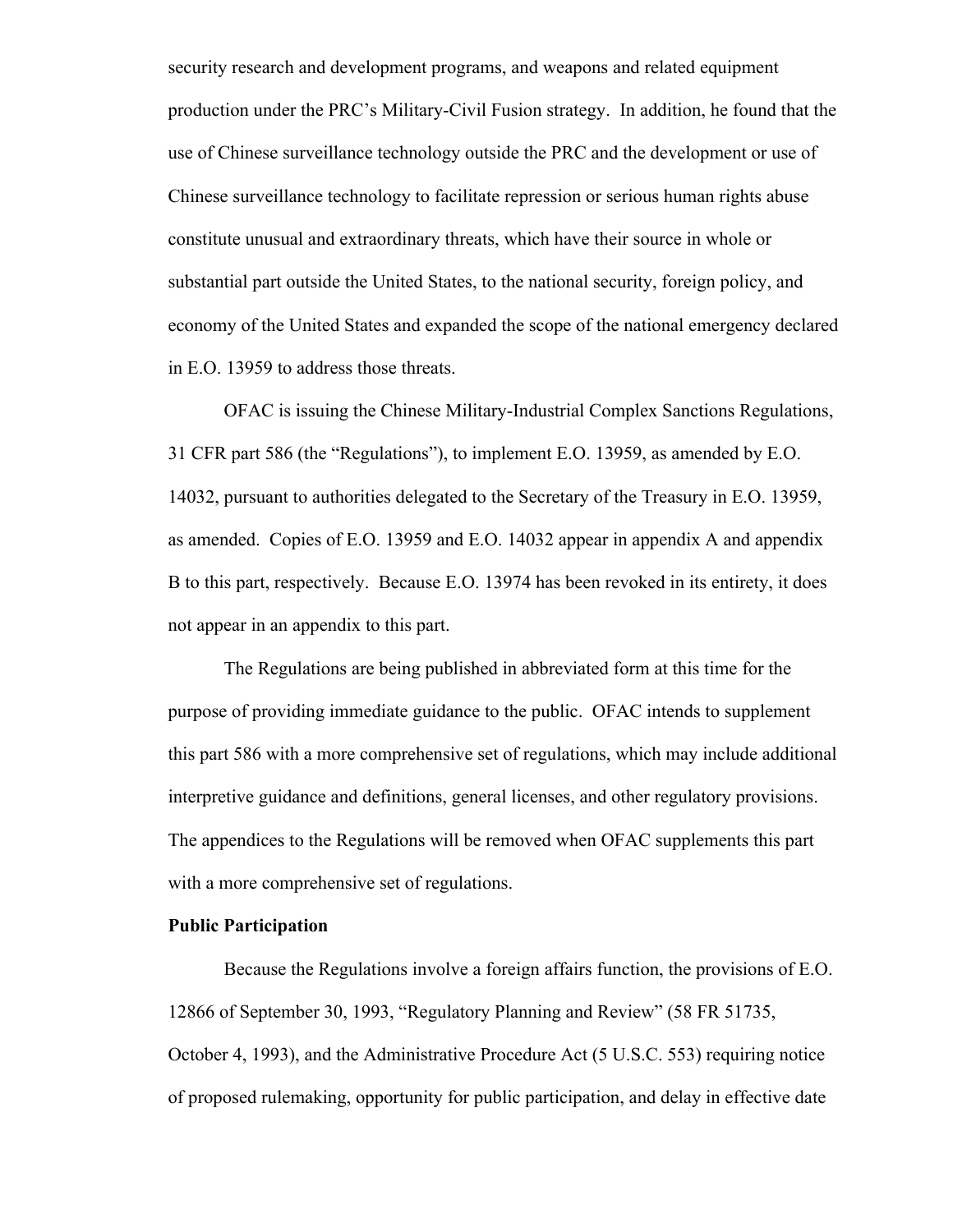are inapplicable. Because no notice of proposed rulemaking is required for this rule, the Regulatory Flexibility Act (5 U.S.C. 601–612) does not apply.

## **Paperwork Reduction Act**

The collections of information related to the Regulations are contained in 31 CFR part 501 (the "Reporting, Procedures and Penalties Regulations"). Pursuant to the Paperwork Reduction Act of 1995 (44 U.S.C. 3507), those collections of information have been approved by the Office of Management and Budget under control number 1505-0164. An agency may not conduct or sponsor, and a person is not required to respond to, a collection of information unless the collection of information displays a valid control number.

#### **List of Subjects in 31 CFR Part 586**

Administrative practice and procedure, Banks, banking, Penalties, People's

Republic of China, Reporting and recordkeeping requirements, Sanctions, Securities.

For the reasons set forth in the preamble, OFAC adds part 586 to 31 CFR chapter

V to read as follows:

## **PART 586—CHINESE MILITARY-INDUSTRIAL COMPLEX SANCTIONS**

## **REGULATIONS**

**Subpart A—Relation of This Part to Other Laws and Regulations** Sec. 586.101 Relation of this part to other laws and regulations.

#### **Subpart B—Prohibitions**

586.201 Prohibited transactions.

#### **Subpart C—General Definitions**

586.300 Applicability of definitions. 586.301 Entity. 586.302 Licenses; general and specific. 586.303 OFAC. 586.304 Person. 586.305 Publicly traded securities. 586.306 United States. 586.307 United States person; U.S. person.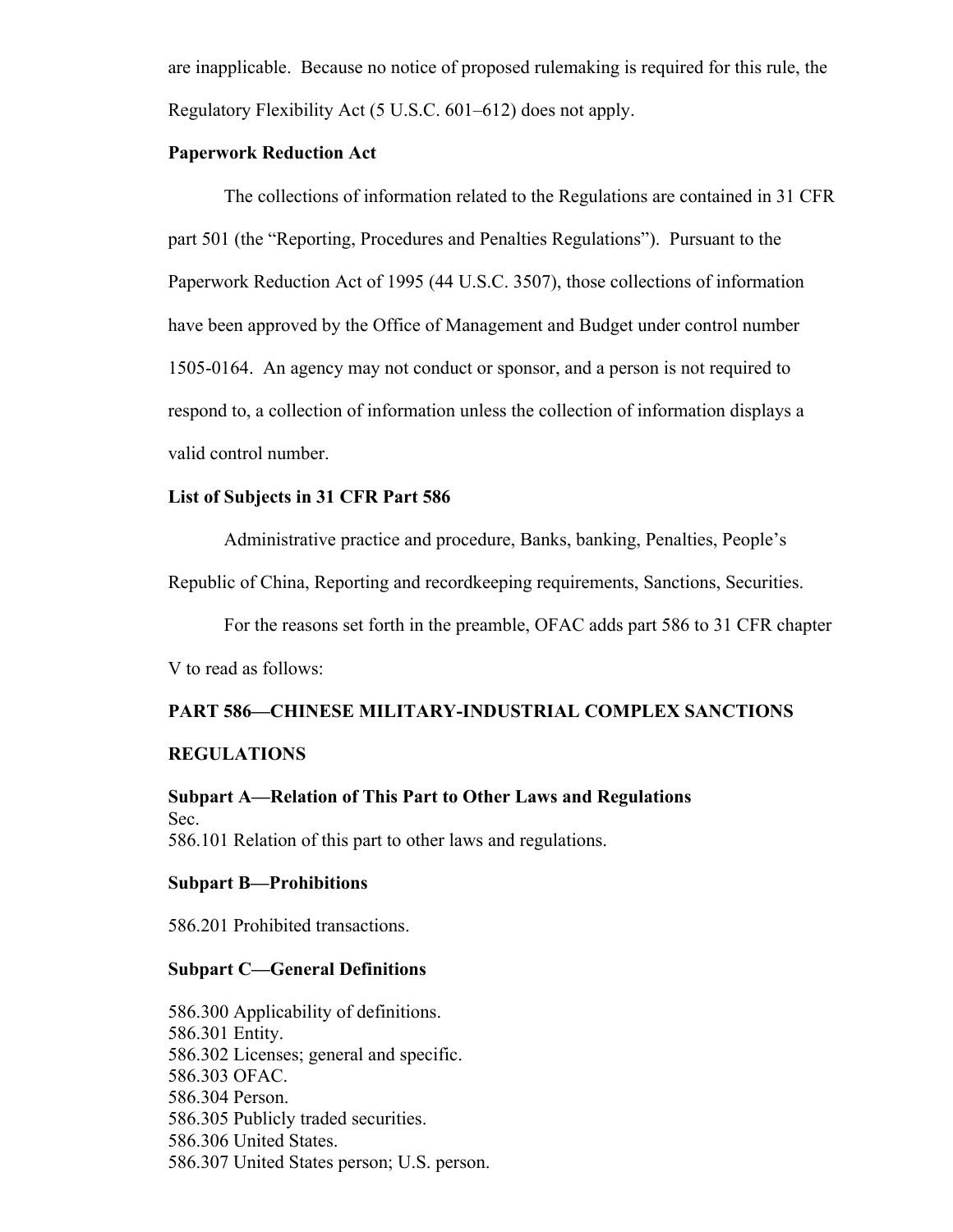586.308 U.S. financial institution.

## **Subpart D—Interpretations**

586.401 [Reserved] 586.402 Effect of amendment. 586.403 Transactions ordinarily incident to a licensed transaction. 586.404 Subsidiary entities.

## **Subpart E—Licenses, Authorizations, and Statements of Licensing Policy**

586.501 General and specific licensing procedures. 586.502 [Reserved] 586.503 Exclusion from licenses.

## **Subpart F—Reports**

586.601 Records and reports.

## **Subpart G—Penalties and Findings of Violation**

586.701 Penalties and Findings of Violation.

## **Subpart H—Procedures**

586.801 Procedures. 586.802 Delegation of certain authorities of the Secretary of the Treasury.

#### **Subpart I—Paperwork Reduction Act**

586.901 Paperwork Reduction Act notice.

Appendix A to Part 586—Executive Order 13959 of November 12, 2020

Appendix B to Part 586—Executive Order 14032 of June 3, 2021

**Authority:** 3 U.S.C. 301; 31 U.S.C. 321(b); 50 U.S.C. 1601–1651, 1701–1706;

Pub. L. 101-410, 104 Stat. 890, as amended (28 U.S.C. 2461 note); E.O. 13959, 85 FR

73185, 3 CFR, 2020 Comp., p. 475; E.O. 14032, 86 FR 30145.

## **Subpart A—Relation of This Part to Other Laws and Regulations**

#### **§ 586.101 Relation of this part to other laws and regulations.**

This part is separate from, and independent of, the other parts of this chapter, with the exception of part 501 of this chapter, the recordkeeping and reporting requirements and license application and other procedures of which apply to this part. Actions taken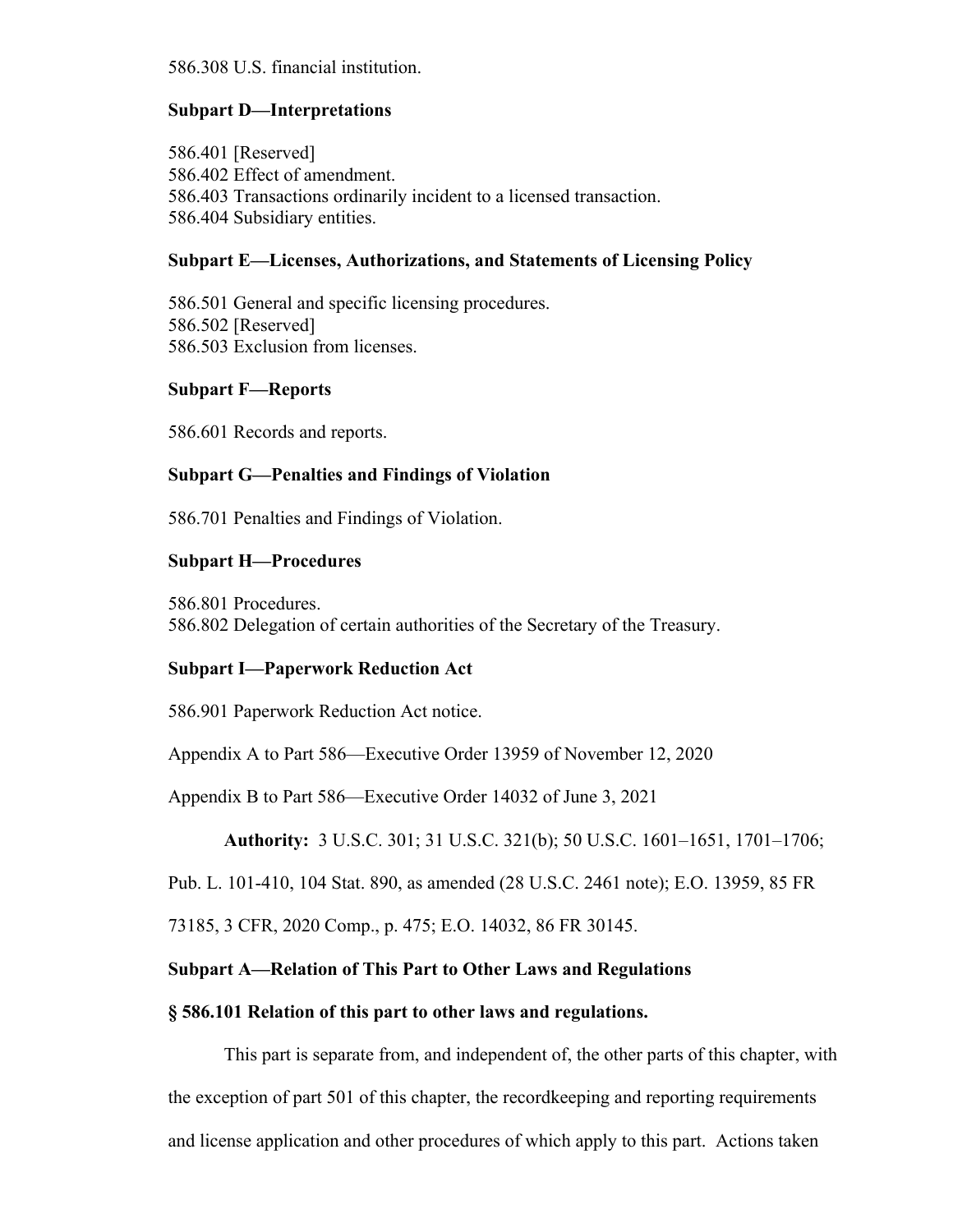pursuant to part 501 of this chapter with respect to the prohibitions contained in this part are considered actions taken pursuant to this part. Differing foreign policy and national security circumstances may result in differing interpretations of similar language among the parts of this chapter. No license or authorization contained in or issued pursuant to those other parts authorizes any transaction prohibited by this part. No license or authorization contained in or issued pursuant to any other provision of law or regulation authorizes any transaction prohibited by this part. No license or authorization contained in or issued pursuant to this part relieves the involved parties from complying with any other applicable laws or regulations.

**Note 1 to § 586.101.** This part has been published in abbreviated form for the purpose of providing immediate guidance to the public. OFAC intends to supplement this part with a more comprehensive set of regulations, which may include additional interpretive and definitional guidance, general licenses, and other regulatory provisions.

## **Subpart B—Prohibitions**

#### **§ 586.201 Prohibited transactions.**

(a) All transactions prohibited pursuant to Executive order (E.O.) 13959 of November 12, 2020, as amended by E.O. 14032 of June 3, 2021 ("E.O. 13959, as amended"), are prohibited pursuant to this part.

(b) All transactions prohibited pursuant to any further Executive orders issued pursuant to the national emergency declared in E.O. 13959, as amended, are prohibited pursuant to this part.

**Note 1 to § 586.201.** The names of persons identified in or pursuant to E.O. 13959, as amended, are published in the *Federal Register* and incorporated into OFAC's Non-SDN Chinese Military-Industrial Complex Companies List (NS-CMIC List) using the following identifier formulation: "[CMIC-EO13959]." The NS-CMIC List is accessible through the following page on OFAC's website: *www.treasury.gov/ofac*.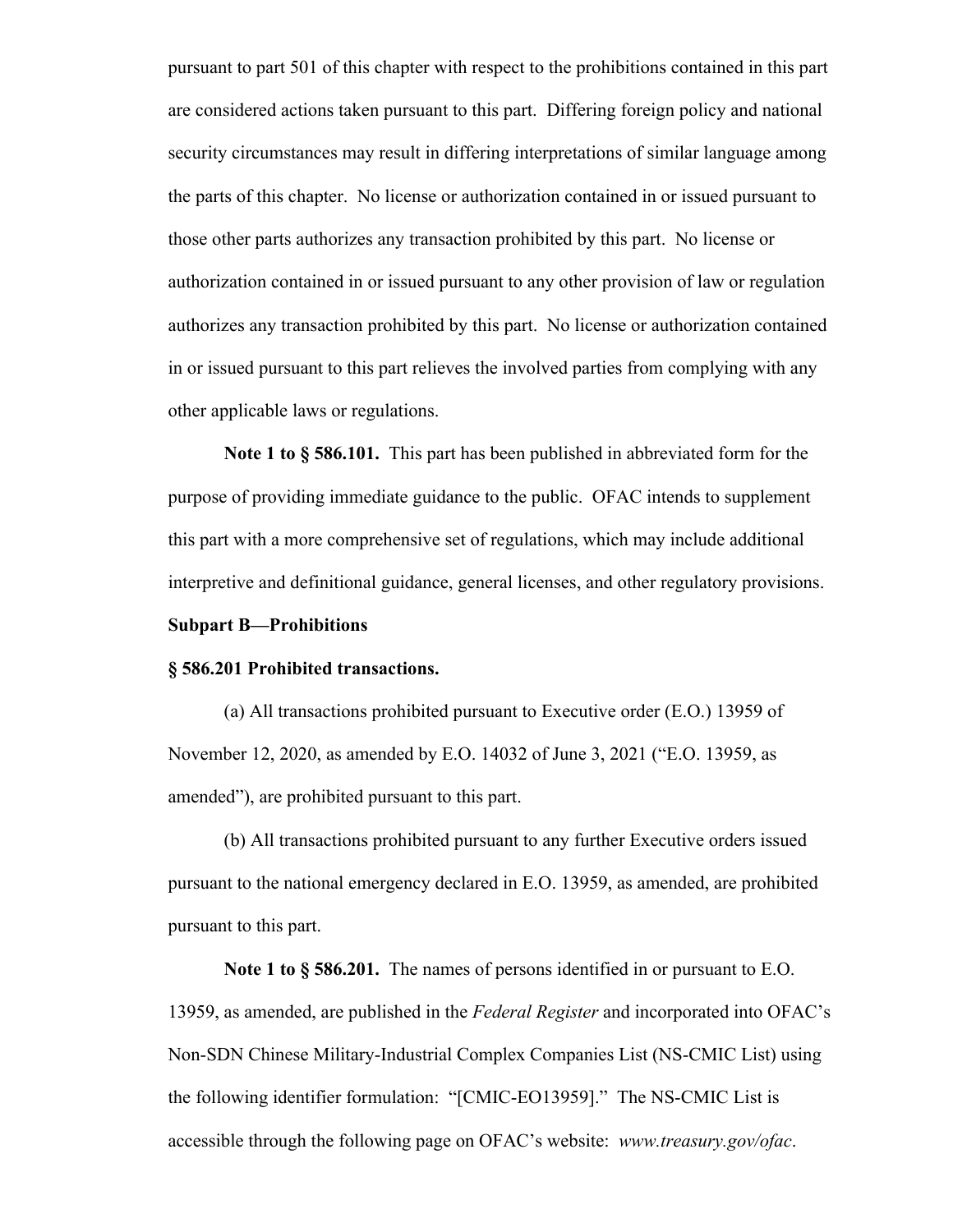**Note 2 to § 586.201.** Section 501.807 of this chapter describes the procedures to be followed by persons seeking administrative reconsideration of their status as persons subject to the prohibitions of this section.

#### **Subpart C—General Definitions**

#### **§ 586.300 Applicability of definitions.**

The definitions in this subpart apply throughout the entire part.

## **§ 586.301 Entity.**

The term *entity* means a partnership, association, trust, joint venture, corporation, group, subgroup, or other organization.

## **§ 586.302 Licenses; general and specific.**

(a) Except as otherwise provided in this part, the term *license* means any license or authorization contained in or issued pursuant to this part.

(b) The term *general license* means any license or authorization the terms of which are set forth in subpart E of this part or made available on OFAC's website: *www.treasury.gov/ofac*.

(c) The term *specific license* means any license or authorization issued pursuant to this part but not set forth in subpart E of this part or made available on OFAC's website: *www.treasury.gov/ofac*.

**Note 1 to § 586.302.** *See* § 501.801 of this chapter on licensing procedures.

## **§ 586.303 OFAC.**

The term *OFAC* means the Department of the Treasury's Office of Foreign Assets Control.

#### **§ 586.304 Person.**

The term *person* means an individual or entity.

#### **§ 586.305 Publicly traded securities.**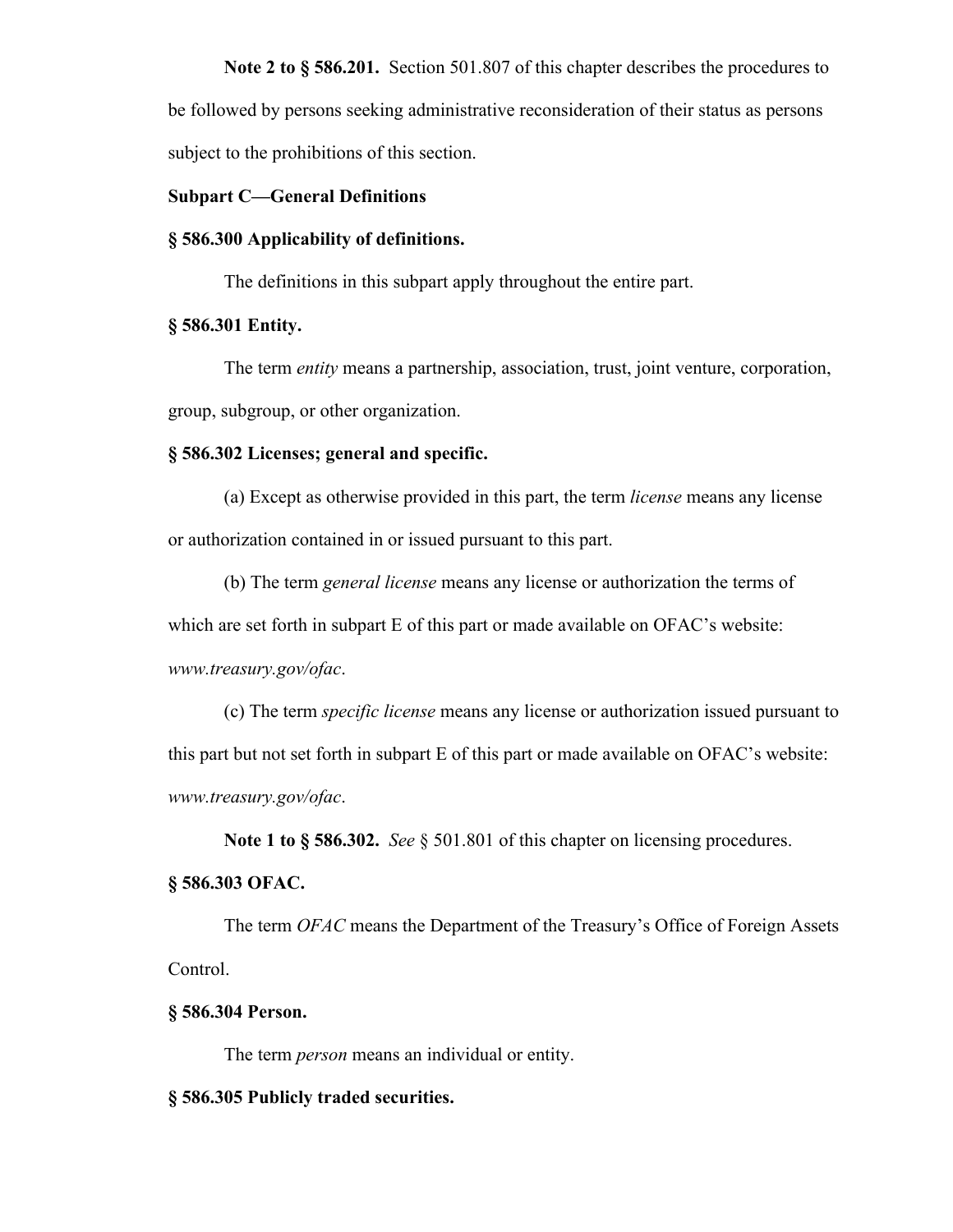The term *publicly traded securities* includes any *security*, as defined in section 3(a)(10) of the Securities Exchange Act of 1934, Public Law 73–291 (as codified as amended at 15 U.S.C. 78c(a)(10)), denominated in any currency that trades on a securities exchange or through the method of trading that is commonly referred to as *over-the-counter*, in any jurisdiction.

## **§ 586.306 United States.**

The term *United States* means the United States, its territories and possessions, and all areas under the jurisdiction or authority thereof.

#### **§ 586.307 United States person; U.S. person.**

The term *United States person* or *U.S. person* means any United States citizen, lawful permanent resident alien, entity organized under the laws of the United States or any jurisdiction within the United States (including foreign branches), or any person in the United States.

#### **§ 586.308 U.S. financial institution.**

The term *U.S. financial institution* means any U.S. entity (including its foreign branches) that is engaged in the business of accepting deposits, making, granting, transferring, holding, or brokering loans or credits, or purchasing or selling foreign exchange, securities, futures or options, or procuring purchasers and sellers thereof, as principal or agent. It includes depository institutions, banks, savings banks, money services businesses, trust companies, insurance companies, securities brokers and dealers, futures and options brokers and dealers, forward contract and foreign exchange merchants, securities and commodities exchanges, clearing corporations, investment companies, employee benefit plans, dealers in precious metals, stones, or jewels, and U.S. holding companies, U.S. affiliates, or U.S. subsidiaries of any of the foregoing. This term includes those branches, offices, and agencies of foreign financial institutions that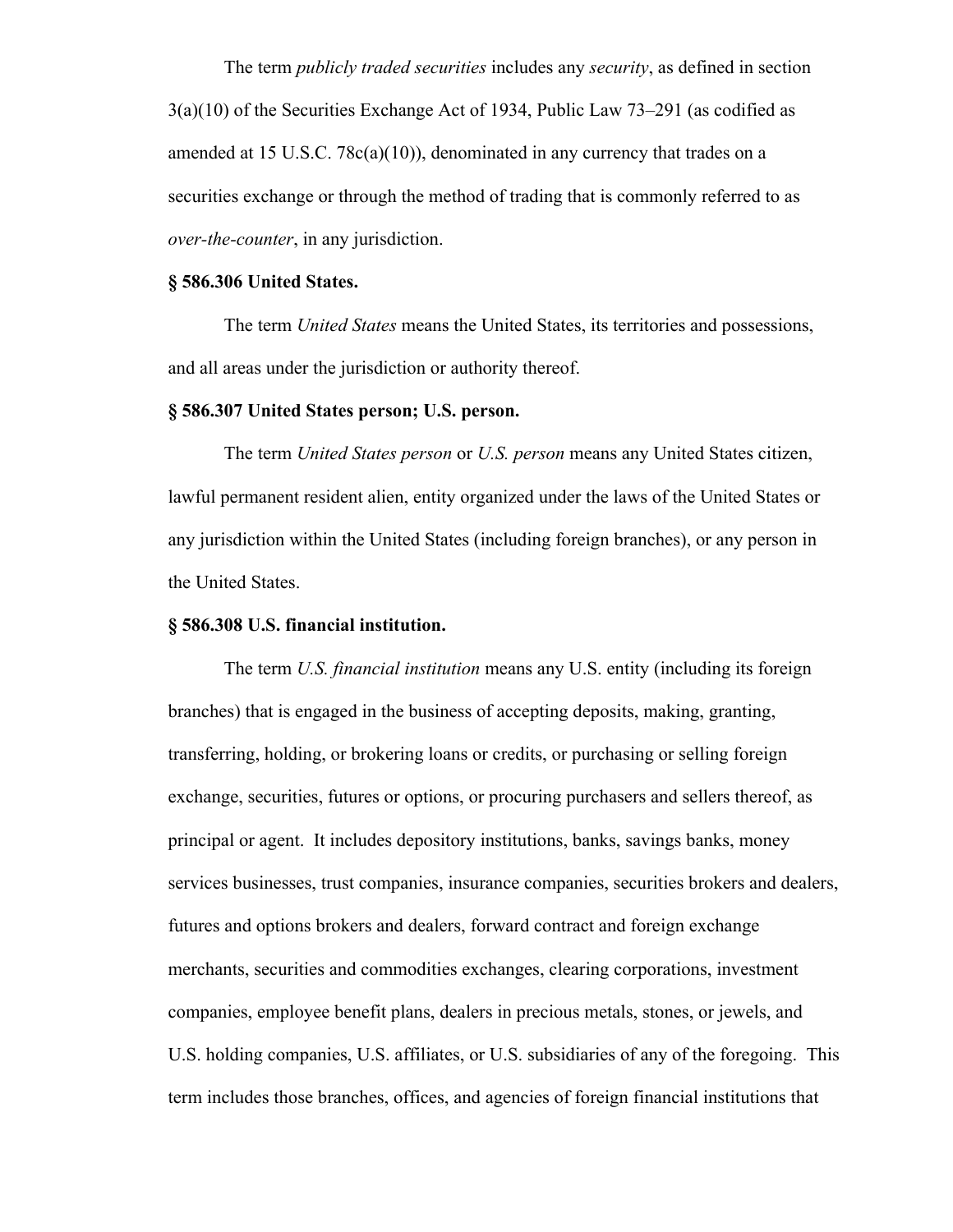are located in the United States, but not such institutions' foreign branches, offices, or agencies.

## **Subpart D—Interpretations**

## **§ 586.401 [Reserved]**

#### **§ 586.402 Effect of amendment.**

Unless otherwise specifically provided, any amendment, modification, or revocation of any provision in or appendix to this part or chapter or of any order, regulation, ruling, instruction, or license issued by OFAC does not affect any act done or omitted, or any civil or criminal proceeding commenced or pending, prior to such amendment, modification, or revocation. All penalties, forfeitures, and liabilities under any such order, regulation, ruling, instruction, or license continue and may be enforced as if such amendment, modification, or revocation had not been made.

## **§ 586.403 Transactions ordinarily incident to a licensed transaction.**

Any transaction ordinarily incident to a licensed transaction and necessary to give effect thereto is also authorized.

#### **§ 586.404 Subsidiary entities.**

The prohibitions in  $\S$  586.201(a) apply to a subsidiary of an entity identified in or pursuant to Executive Order (E.O.) 13959 of November 12, 2020, as amended by E.O. 14032 of June 3, 2021 ("E.O. 13959, as amended"), only if the subsidiary itself is identified in or pursuant to E.O. 13959, as amended.

## **Subpart E—Licenses, Authorizations, and Statements of Licensing Policy**

## **§ 586.501 General and specific licensing procedures.**

For provisions relating to licensing procedures, see part 501, subpart E, of this chapter. Licensing actions taken pursuant to part 501 of this chapter with respect to the prohibitions contained in this part are considered actions taken pursuant to this part. General licenses and statements of licensing policy relating to this part also may be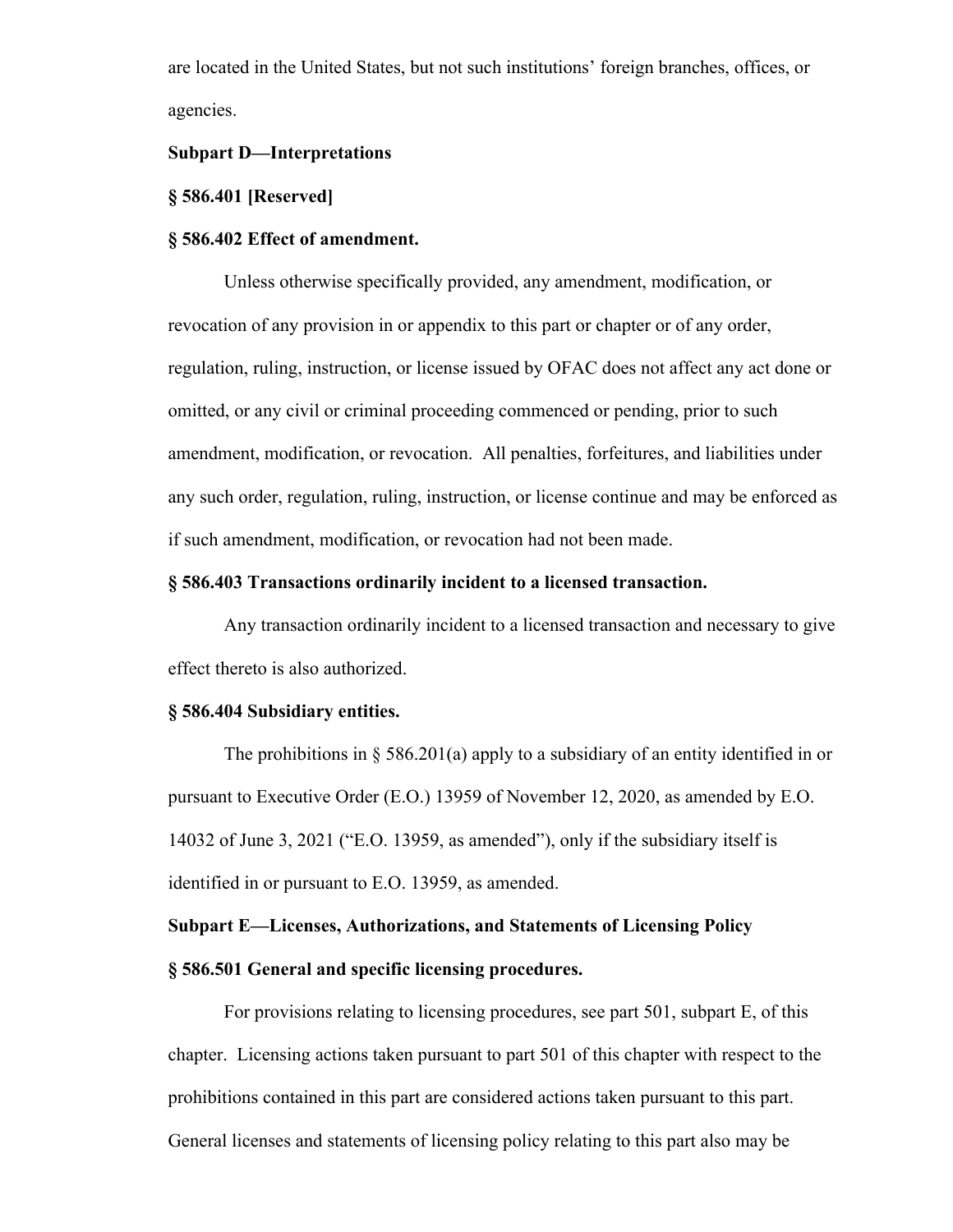available through the Chinese Military-Industrial Complex sanctions page on OFAC's website: *www.treasury.gov/ofac*.

## **§ 586.502 [Reserved]**

#### **§ 586.503 Exclusion from licenses.**

OFAC reserves the right to exclude any person, property, transaction, or class thereof from the operation of any license or from the privileges conferred by any license. OFAC also reserves the right to restrict the applicability of any license to particular persons, property, transactions, or classes thereof. Such actions are binding upon actual or constructive notice of the exclusions or restrictions.

#### **Subpart F—Reports**

#### **§ 586.601 Records and reports.**

For provisions relating to required records and reports, see part 501, subpart C, of this chapter. Recordkeeping and reporting requirements imposed by part 501 of this chapter with respect to the prohibitions contained in this part are considered requirements arising pursuant to this part.

## **Subpart G—Penalties and Findings of Violation**

## **§ 586.701 Penalties and Findings of Violation.**

(a) The penalties available under section 206 of the International Emergency Economic Powers Act (50 U.S.C. 1701–1706) (IEEPA), as adjusted annually pursuant to the Federal Civil Penalties Inflation Adjustment Act of 1990 (Pub. L. 101-410, as amended, 28 U.S.C. 2461 note) or, in the case of criminal violations, as adjusted pursuant to 18 U.S.C. 3571, are applicable to violations of the provisions of this part.

(b) OFAC has the authority, pursuant to IEEPA, to issue Pre-Penalty Notices, Penalty Notices, and Findings of Violation; impose monetary penalties; engage in settlement discussions and enter into settlements; refer matters to the United States Department of Justice for administrative collection; and, in appropriate circumstances,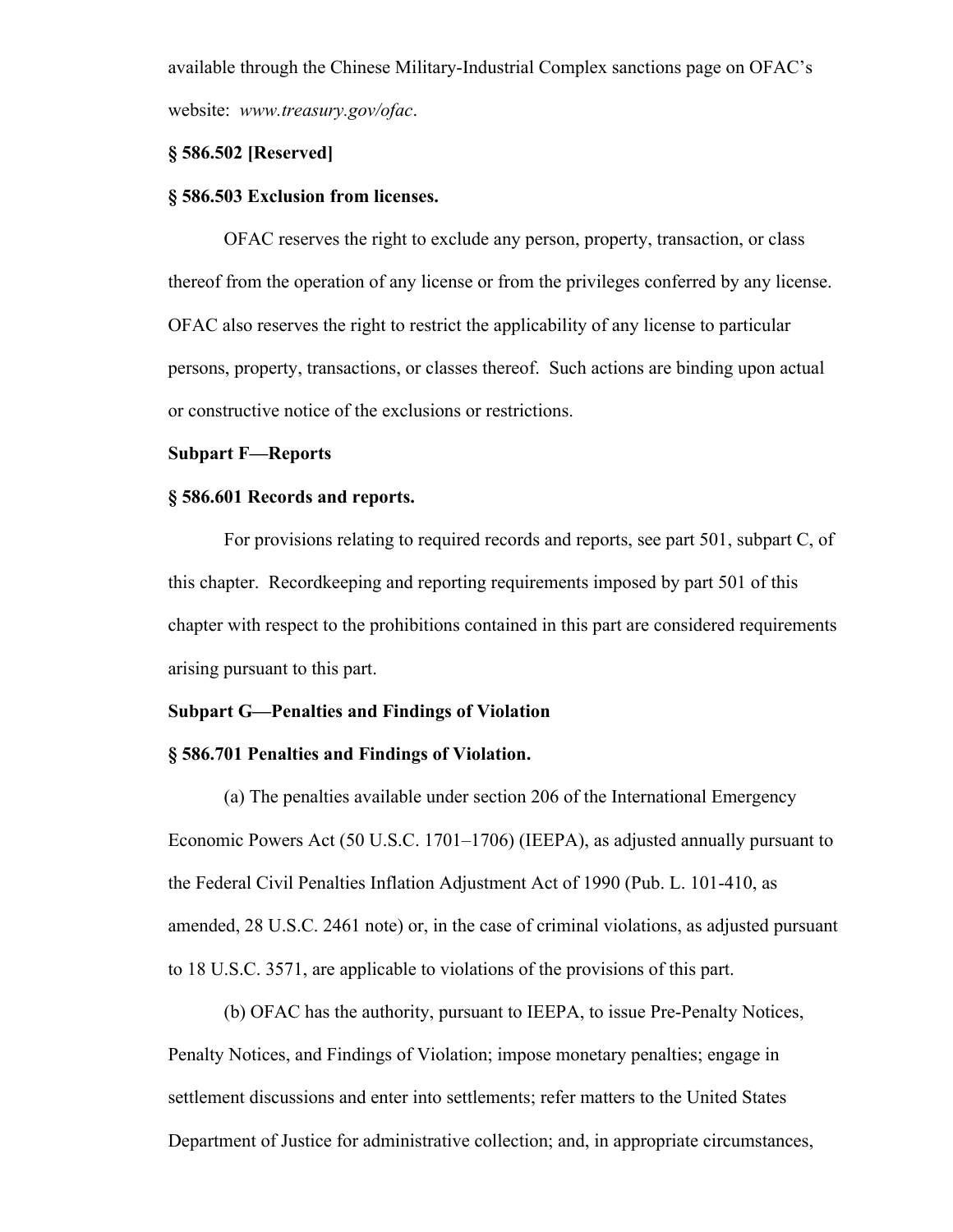refer matters to appropriate law enforcement agencies for criminal investigation and/or prosecution. For more information, see appendix A to part 501 of this chapter, which provides a general framework for the enforcement of all economic sanctions programs administered by OFAC, including enforcement-related definitions, types of responses to apparent violations, general factors affecting administrative actions, civil penalties for failure to comply with a requirement to furnish information or keep records, and other general civil penalties information.

## **Subpart H—Procedures**

#### **§ 586.801 Procedures.**

For license application procedures and procedures relating to amendments, modifications, or revocations of licenses; administrative decisions; rulemaking; and requests for documents pursuant to the Freedom of Information and Privacy Acts (5 U.S.C. 552 and 552a), see part 501, subpart E, of this chapter.

#### **§ 586.802 Delegation of certain authorities of the Secretary of the Treasury.**

Any action that the Secretary of the Treasury is authorized to take pursuant to Executive Order (E.O.) 13959 of November 12, 2020, as amended by E.O. 14032 of June 3, 2021, and any further Executive orders issued pursuant to the national emergency declared therein, may be taken by the Director of OFAC or by any other person to whom the Secretary of the Treasury has delegated authority so to act.

#### **Subpart I—Paperwork Reduction Act**

## **§ 586.901 Paperwork Reduction Act notice.**

For approval by the Office of Management and Budget (OMB) under the Paperwork Reduction Act of 1995 (44 U.S.C. 3507) of information collections relating to recordkeeping and reporting requirements, licensing procedures, and other procedures, see § 501.901 of this chapter. An agency may not conduct or sponsor, and a person is not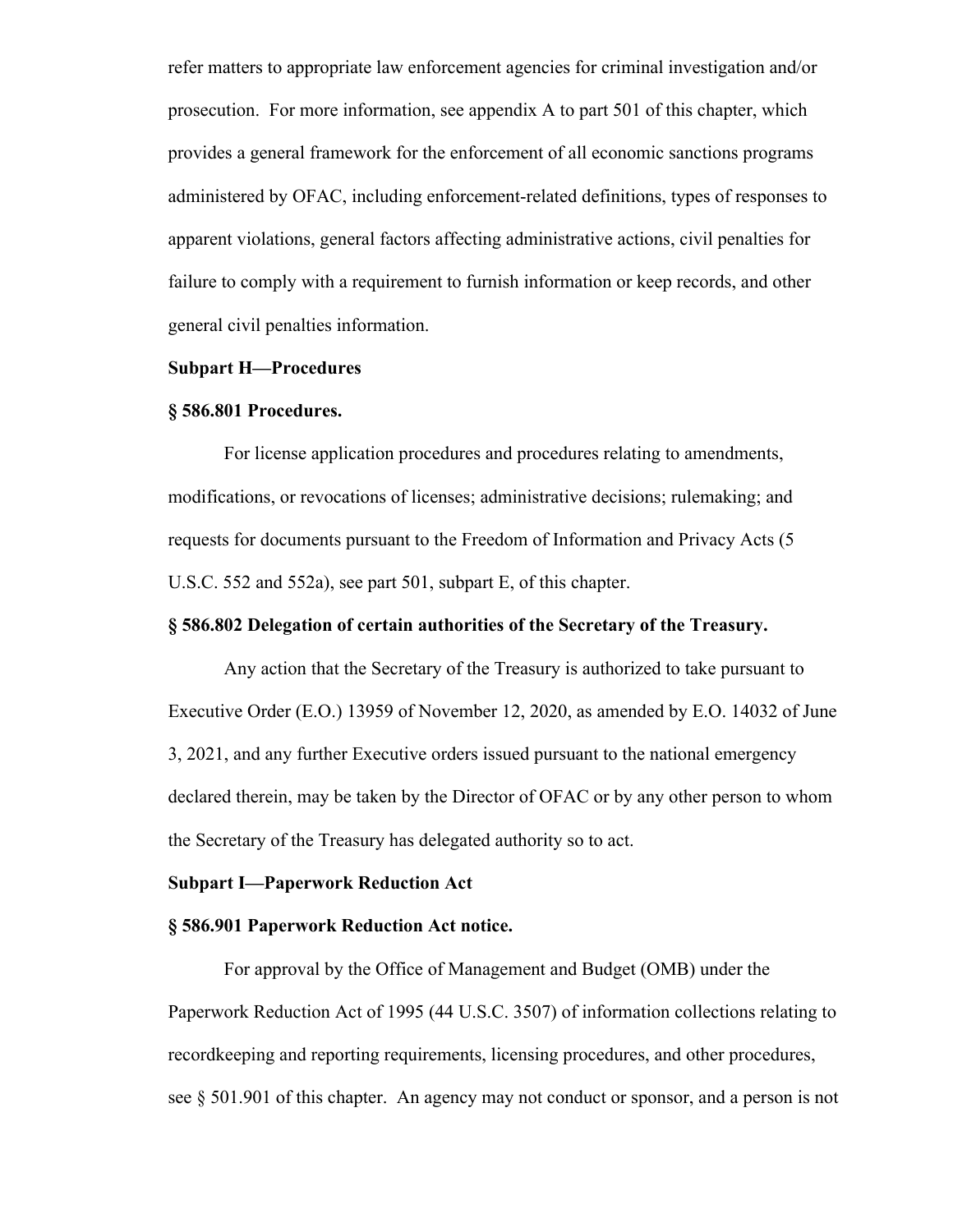required to respond to, a collection of information unless it displays a valid control number assigned by OMB.

## **Appendix A to Part 586—Executive Order 13959 of November 12, 2020 Addressing the Threat From Securities Investments That Finance Communist Chinese Military Companies**

By the authority vested in me as President by the Constitution and the laws of the United States of America, including the International Emergency Economic Powers Act (50 U.S.C. 1701 *et seq.*) (IEEPA), the National Emergencies Act (50 U.S.C. 1601 *et seq.*), and section 301 of title 3, United States Code,

I, DONALD J. TRUMP, President of the United States of America, find that the People's Republic of China (PRC) is increasingly exploiting United States capital to resource and to enable the development and modernization of its military, intelligence, and other security apparatuses, which continues to allow the PRC to directly threaten the United States homeland and United States forces overseas, including by developing and deploying weapons of mass destruction, advanced conventional weapons, and malicious cyber-enabled actions against the United States and its people.

Key to the development of the PRC's military, intelligence, and other security apparatuses is the country's large, ostensibly private economy. Through the national strategy of Military-Civil Fusion, the PRC increases the size of the country's militaryindustrial complex by compelling civilian Chinese companies to support its military and intelligence activities. Those companies, though remaining ostensibly private and civilian, directly support the PRC's military, intelligence, and security apparatuses and aid in their development and modernization.

At the same time, those companies raise capital by selling securities to United States investors that trade on public exchanges both here and abroad, lobbying United States index providers and funds to include these securities in market offerings, and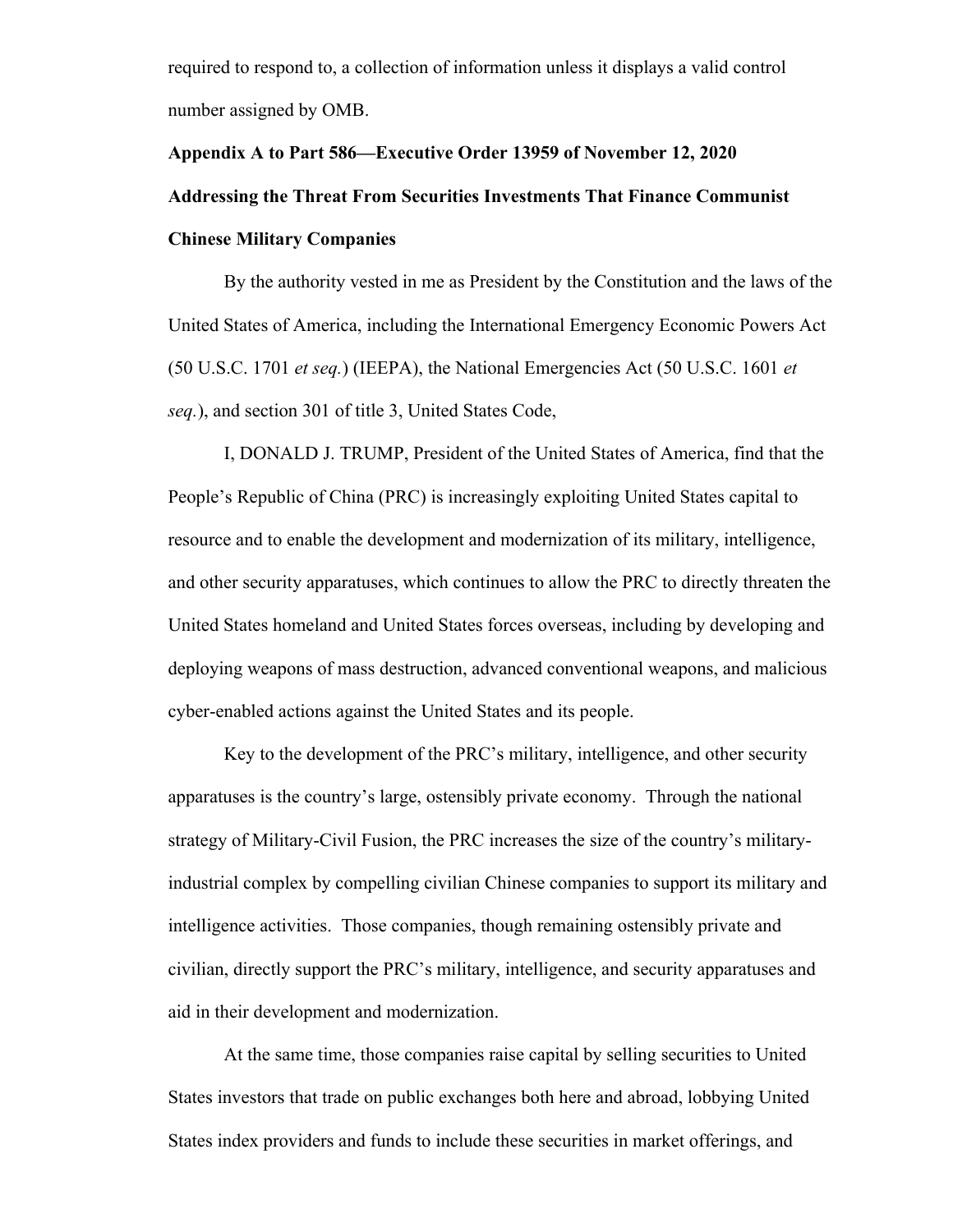engaging in other acts to ensure access to United States capital. In that way, the PRC exploits United States investors to finance the development and modernization of its military.

I therefore further find that the PRC's military-industrial complex, by directly supporting the efforts of the PRC's military, intelligence, and other security apparatuses, constitutes an unusual and extraordinary threat, which has its source in substantial part outside the United States, to the national security, foreign policy, and economy of the United States. To protect the United States homeland and the American people, I hereby declare a national emergency with respect to this threat.

Accordingly, I hereby order:

**Section 1.** (a) The following actions are prohibited:

(i) beginning 9:30 a.m. eastern standard time on January 11, 2021, any transaction in publicly traded securities, or any securities that are derivative of, or are designed to provide investment exposure to such securities, of any Communist Chinese military company as defined in section  $4(a)(i)$  of this order, by any United States person; and

(ii) beginning 9:30 a.m. eastern standard time on the date that is 60 days after a person is determined to be a Communist Chinese military company pursuant to section  $(4)(a)(ii)$  or  $(iii)$  of this order, any transaction in publicly traded securities, or any securities that are derivative of, or are designed to provide investment exposure to such securities, of that person, by any United States person.

(b) Notwithstanding subsection (a)(i) of this section, purchases for value or sales made on or before 11:59 p.m. eastern standard time on November 11, 2021, solely to divest, in whole or in part, from securities that any United States person held as of 9:30 a.m. eastern standard time on January 11, 2021, in a Communist Chinese military company as defined in section 4(a)(i) of this order, are permitted.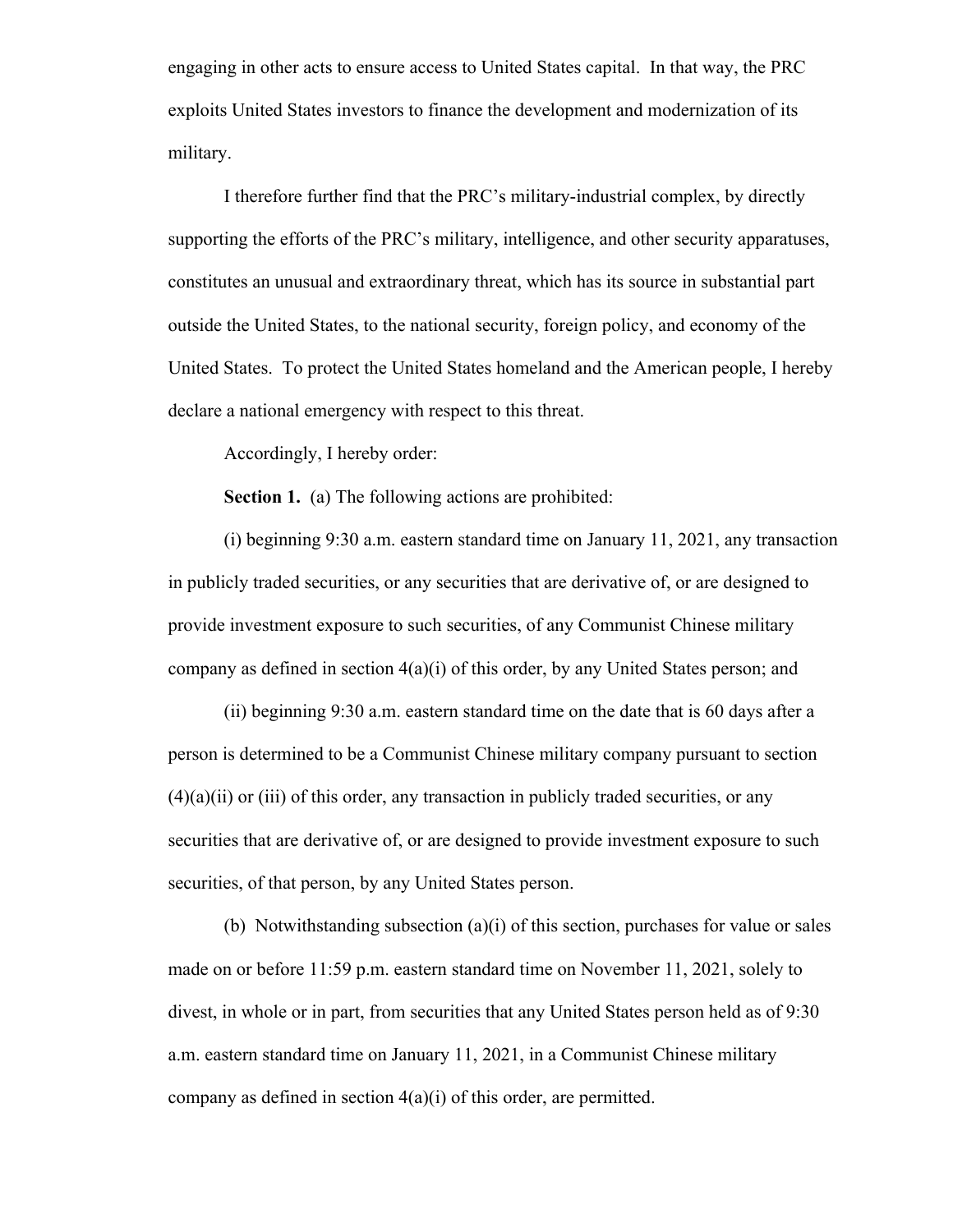(c) Notwithstanding subsection (a)(ii) of this section, for a person determined to be a Communist Chinese military company pursuant to section  $4(a)(ii)$  or (iii) of this order, purchases for value or sales made on or before 365 days from the date of such determination, solely to divest, in whole or in part, from securities that any United States person held in such person, as of the date 60 days from the date of such determination, are permitted.

(d) The prohibitions in subsection (a) of this section apply except to the extent provided by statutes, or in regulations, orders, directives, or licenses that may be issued pursuant to this order, and notwithstanding any contract entered into or any license or permit granted before the date of this order.

**Sec. 2.** (a) Any transaction by a United States person or within the United States that evades or avoids, has the purpose of evading or avoiding, causes a violation of, or attempts to violate the prohibitions set forth in this order is prohibited.

(b) Any conspiracy formed to violate any of the prohibitions set forth in this order is prohibited.

**Sec. 3.** (a) The Secretary of the Treasury, after consultation with the Secretary of State, the Secretary of Defense, the Director of National Intelligence, and the heads of other executive departments and agencies (agencies) as deemed appropriate by the Secretary of the Treasury, is hereby authorized to take such actions, including the promulgation of rules and regulations, and to employ all powers granted to the President by IEEPA, to carry out the purposes of this order. The Secretary of the Treasury may, consistent with applicable law, redelegate any of these functions within the Department of the Treasury. All agencies shall take all appropriate measures within their authority to carry out the provisions of this order.

(b) Rules and regulations issued pursuant to this order may, among other things, establish procedures to license transactions otherwise prohibited pursuant to this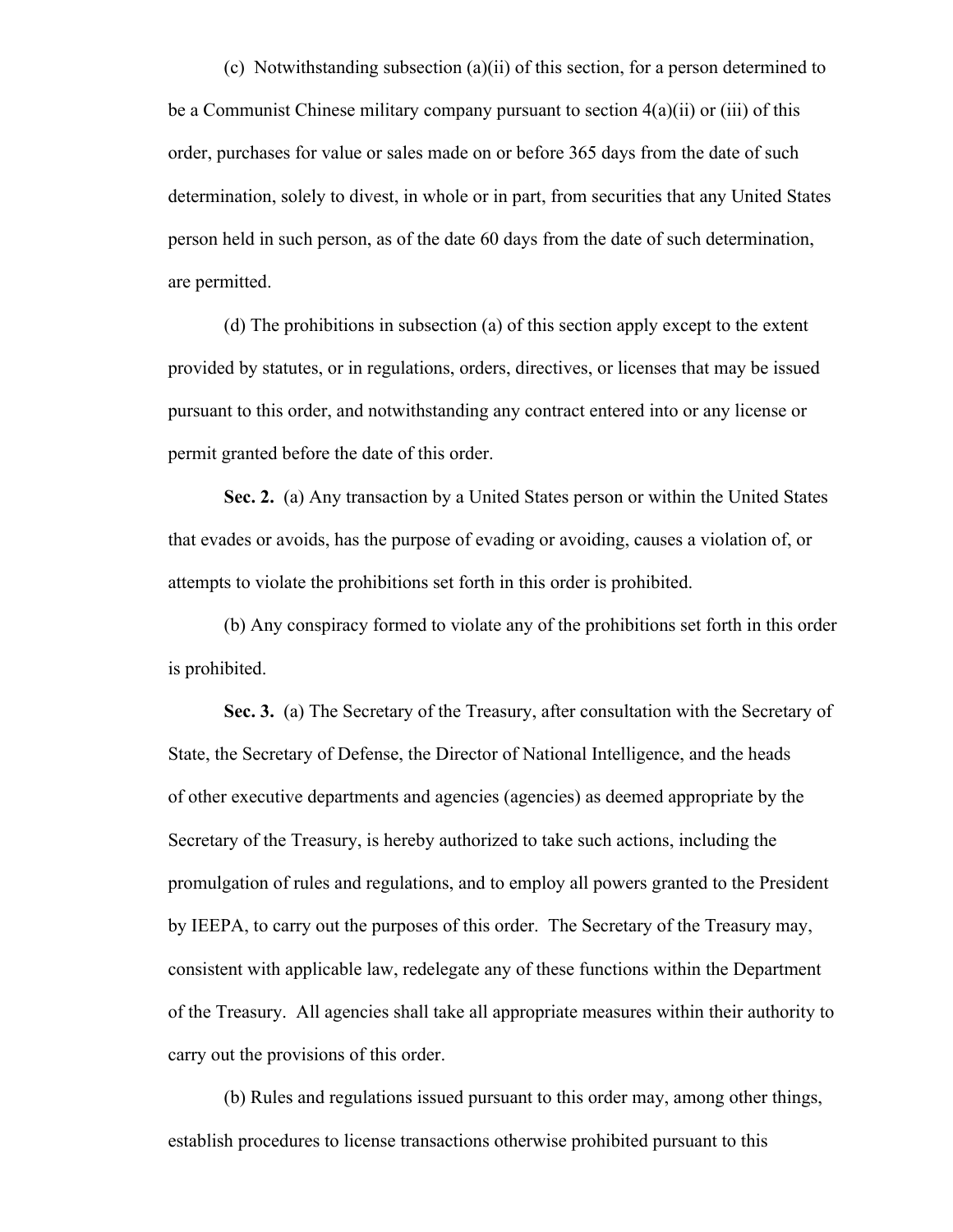order. But prior to issuing any license under this order, the Secretary of the Treasury shall consult with the Secretary of State, the Secretary of Defense, and the Director of National Intelligence.

#### **Sec. 4.** *Definitions*. For purposes of this order:

(a) the term "Communist Chinese military company" means

(i) any person that the Secretary of Defense has listed as a Communist Chinese military company operating directly or indirectly in the United States or in any of its territories or possessions pursuant to section 1237 of Public Law 105–261, as amended by section 1233 of Public Law 106– 398 and section 1222 of Public Law 108–375, as of the date of this order, and as set forth in the Annex to this order, until such time as the Secretary of Defense removes such person from such list;

(ii) any person that the Secretary of Defense, in consultation with the Secretary of the Treasury, determines is a Communist Chinese military company operating directly or indirectly in the United States or in any of its territories or possessions and therefore lists as such pursuant to section 1237 of Public Law 105–261, as amended by section 1233 of Public Law 106–398 and section 1222 of Public Law 108–375, until such time as the Secretary of Defense removes such person from such list; or

(iii) any person that the Secretary of the Treasury publicly lists as meeting the criteria in section  $1237(b)(4)(B)$  of Public Law  $105-261$ , or publicly lists as a subsidiary of a person already determined to be a Communist Chinese military company, until the Secretary of the Treasury determines that such person no longer meets that criteria and removes such person from such list.

(b) the term "entity" means a government or instrumentality of such government, partnership, association, trust, joint venture, corporation, group, subgroup, or other organization;

(c) the term "person" means an individual or entity;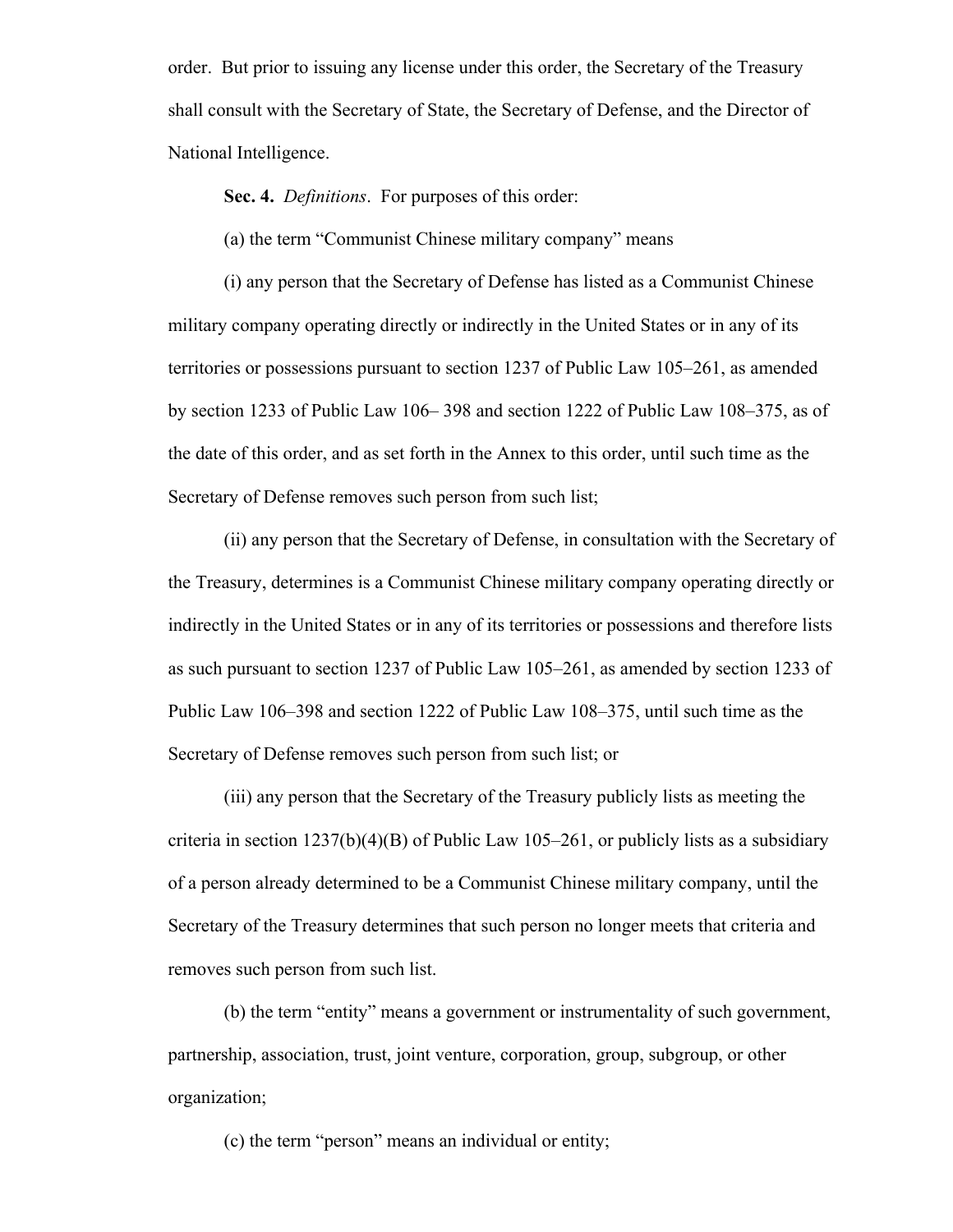(d) the terms "security" and "securities" include the definition of "security" in section 3(a)(10) of the Securities Exchange Act of 1934, Public Law 73-291, as codified as amended at 15 U.S.C. 78c(a)(10), except that currency or any note, draft, bill of exchange, or banker's acceptance which has a maturity at the time of issuance of not exceeding 9 months, exclusive of days of grace, or any renewal thereof the maturity of which is likewise limited, shall be a security for purposes of this order.

(e) the term "transaction" means the purchase for value of any publicly traded security; and

(f) the term "United States person" means any United States citizen, permanent resident alien, entity organized under the laws of the United States or any jurisdiction within the United States (including foreign branches), or any person in the United States.

**Sec. 5.** The Secretary of the Treasury, in consultation with the Secretary of State and, as appropriate, the Secretary of Defense, is hereby authorized to submit the recurring and final reports to the Congress on the national emergency declared in this order, consistent with section  $401(c)$  of the NEA (50 U.S.C. 1641(c)) and section 204(c) of IEEPA (50 U.S.C. 1703(c)).

**Sec. 6.** *General Provisions*. (a) Nothing in this order shall be construed to impair or otherwise affect:

(i) the authority granted by law to an executive department or agency, or the head thereof; or

(ii) the functions of the Director of the Office of Management and Budget relating to budgetary, administrative, or legislative proposals.

(b) This order shall be implemented consistent with applicable law and subject to the availability of appropriations.

(c) This order is not intended to, and does not, create any right or benefit, substantive or procedural, enforceable at law or in equity by any party against the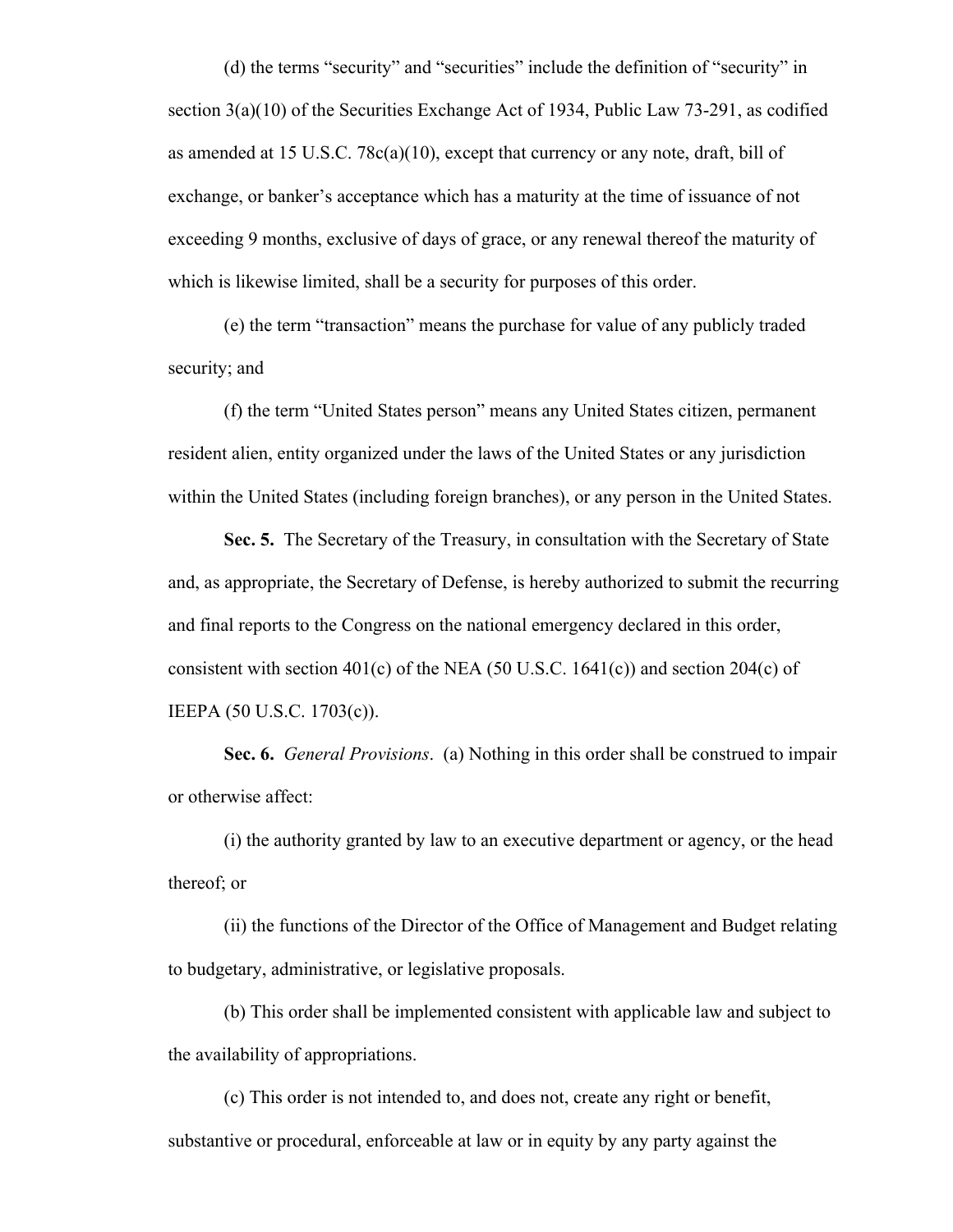United States, its departments, agencies, or entities, its officers, employees, or agents, or

any other person.

DONALD J. TRUMP THE WHITE HOUSE, *November 12, 2020*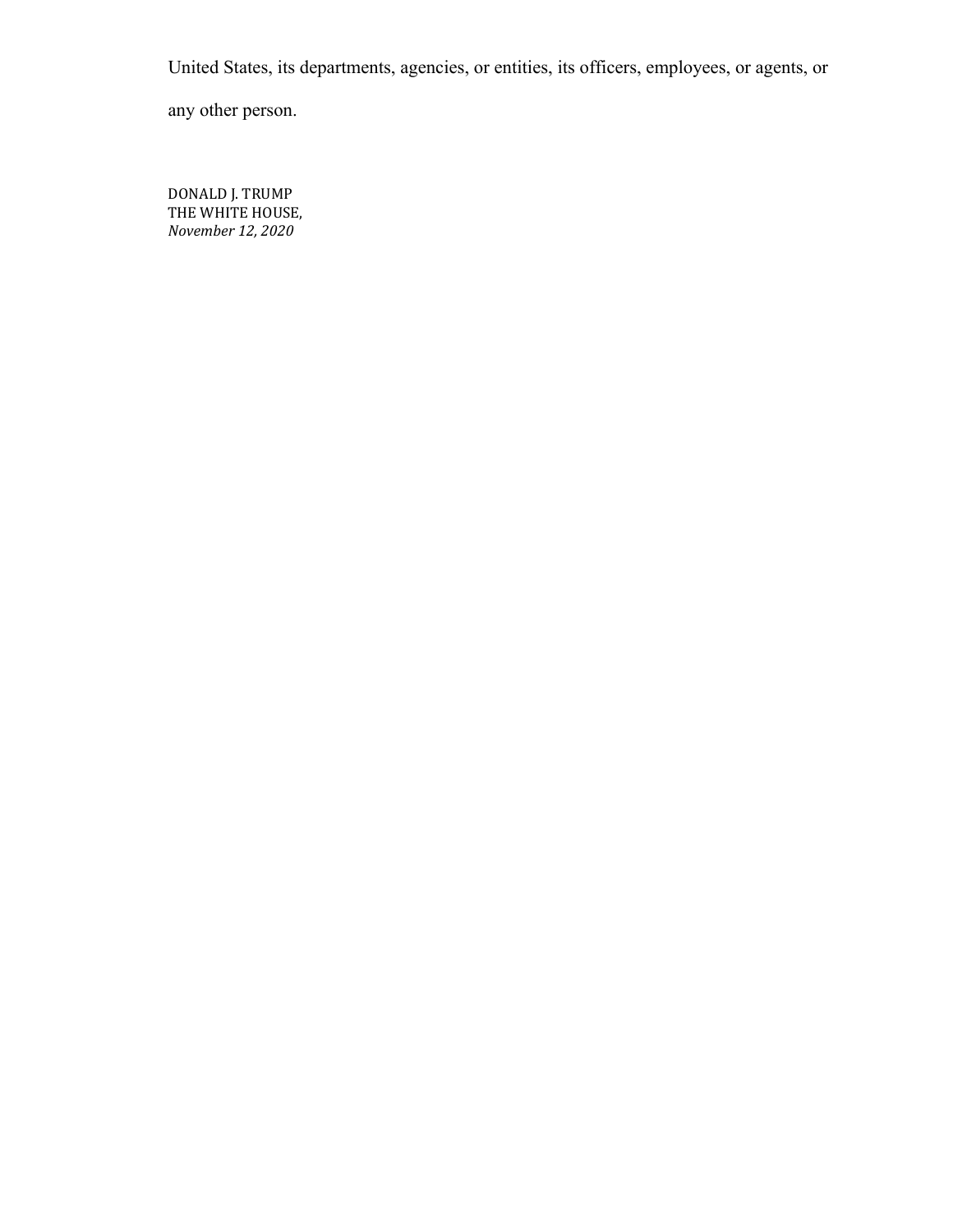#### Annex

Aero Engine Corp of China

Aviation Industry Corporation of China, Ltd. (AVIC) China Academy of Launch Vehicle Technology (CALT) China Aerospace Science & Technology Corporation (CASC) China Aerospace Science & Industry Corporation (CASIC) China Communication Construction Group Company, Ltd. China Electronics Corporation (CEC) China Electronics Technology Group Corporation (CETC) China Mobile Communications China National Chemical Corporation (ChernChina) China National Chemical Engineering Group Co., Ltd. (CNCEC) China National Nuclear China Nuclear Engineering & Construction Corporation (CNECC) China General Nuclear Power China Railway Construction Corporation (CRCC) China Shipbuilding Industry Corporation (CSIC) China South Industries Group Corporation (CSGC) China Spacesat China State Construction Group Co., Ltd. China State Shipbuilding Corporation (CSSC) China Telecommunications China Three Gorges Corporation Limited China United Network Communications Group Co Lt d CRRC Corporation Dawning Information Industry Co. (Sugon)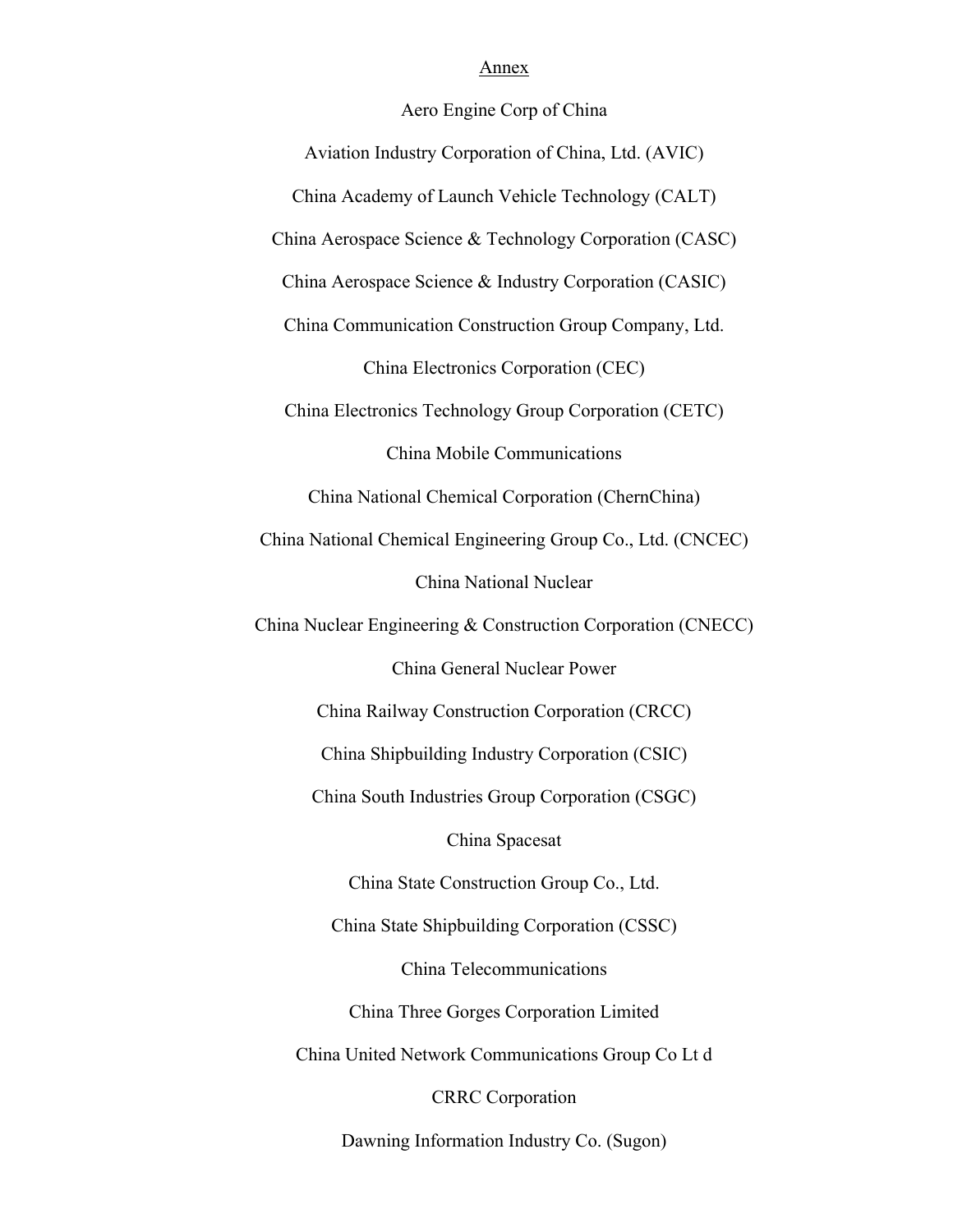Hikvision

Huawei

Inspur Group

Norinco

Panda Electronics

Sinochem Group Co Ltd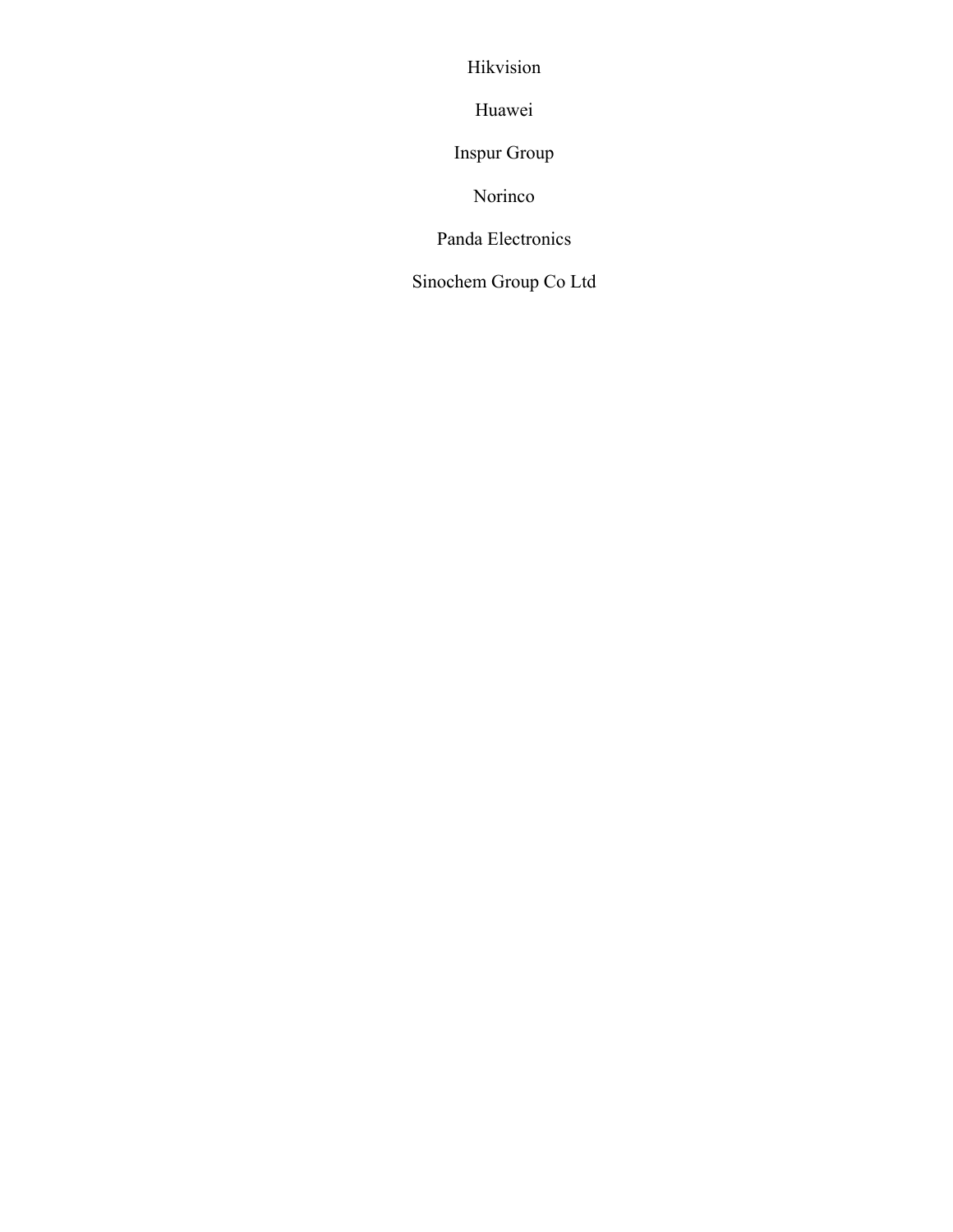#### **Appendix B to Part 586—Executive Order 14032 of June 3, 2021**

## **Addressing the Threat From Securities Investments That Finance Certain**

## **Companies of the People's Republic of China**

By the authority vested in me as President by the Constitution and the laws of the United States of America, including the International Emergency Economic Powers Act (50 U.S.C. 1701 *et seq*.) (IEEPA), the National Emergencies Act (50 U.S.C. 1601 *et seq*.) (NEA), and section 301 of title 3, United States Code,

I, JOSEPH R. BIDEN JR., President of the United States of America, find that additional steps are necessary to address the national emergency declared in Executive Order 13959 of November 12, 2020 (Addressing the Threat From Securities Investments That Finance Communist Chinese Military Companies), including the threat posed by the military-industrial complex of the People's Republic of China (PRC) and its involvement in military, intelligence, and security research and development programs, and weapons and related equipment production under the PRC's Military-Civil Fusion strategy. In addition, I find that the use of Chinese surveillance technology outside the PRC and the development or use of Chinese surveillance technology to facilitate repression or serious human rights abuse constitute unusual and extraordinary threats, which have their source in whole or substantial part outside the United States, to the national security, foreign policy, and economy of the United States, and I hereby expand the scope of the national emergency declared in Executive Order 13959 to address those threats.

Accordingly, I hereby order as follows:

**Section 1**. Sections 1 through 5 of Executive Order 13959, as amended by Executive Order 13974 of January 13, 2021 (Amending Executive Order 13959 — Addressing the Threat From Securities Investments That Finance Communist Chinese Military Companies), are hereby replaced and superseded in their entirety to read as follows: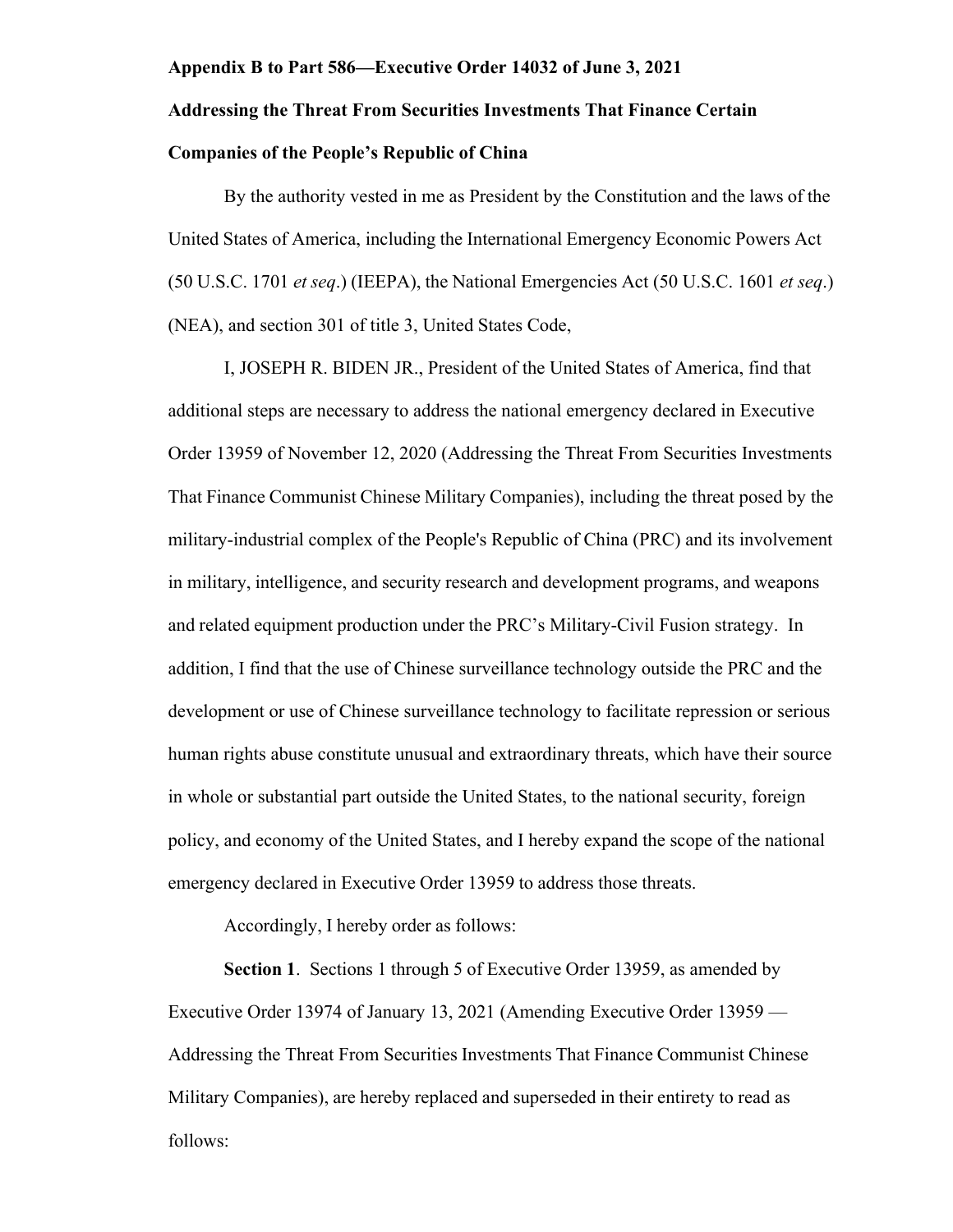"**Section 1**. (a) The following activities by a United States person are prohibited: the purchase or sale of any publicly traded securities, or any publicly traded securities that are derivative of such securities or are designed to provide investment exposure to such securities, of any person listed in the Annex to this order or of any person determined by the Secretary of the Treasury, in consultation with the Secretary of State, and, as the Secretary of the Treasury deems appropriate, the Secretary of Defense:

(i) to operate or have operated in the defense and related materiel sector or the surveillance technology sector of the economy of the PRC; or

(ii) to own or control, or to be owned or controlled by, directly or indirectly, a person who operates or has operated in any sector described in subsection (a)(i) of this section, or a person who is listed in the Annex to this order or who has otherwise been determined to be subject to the prohibitions in subsection (a) of this section.

(b) The prohibitions in subsection (a) of this section shall take effect:

(i) beginning at 12:01 a.m. eastern daylight time on August 2, 2021, with respect to any person listed in the Annex to this order; or

(ii) beginning at 12:01 a.m. eastern daylight time on the date that is 60 days after the date of the determination in subsection (a) of this section with respect to any person not listed in the Annex to this order.

(c) The purchase or sale of publicly traded securities described in subsection (a) of this section made solely to effect the divestment, in whole or in part, of such securities by a United States person is permitted prior to:

(i) 12:01 a.m. eastern daylight time on June 3, 2022, with respect to any person listed in the Annex to this order; or

(ii) 12:01 a.m. eastern daylight time on the date that is 365 days after the date of the determination in subsection (a) of this section with respect to any person not listed in the Annex to this order.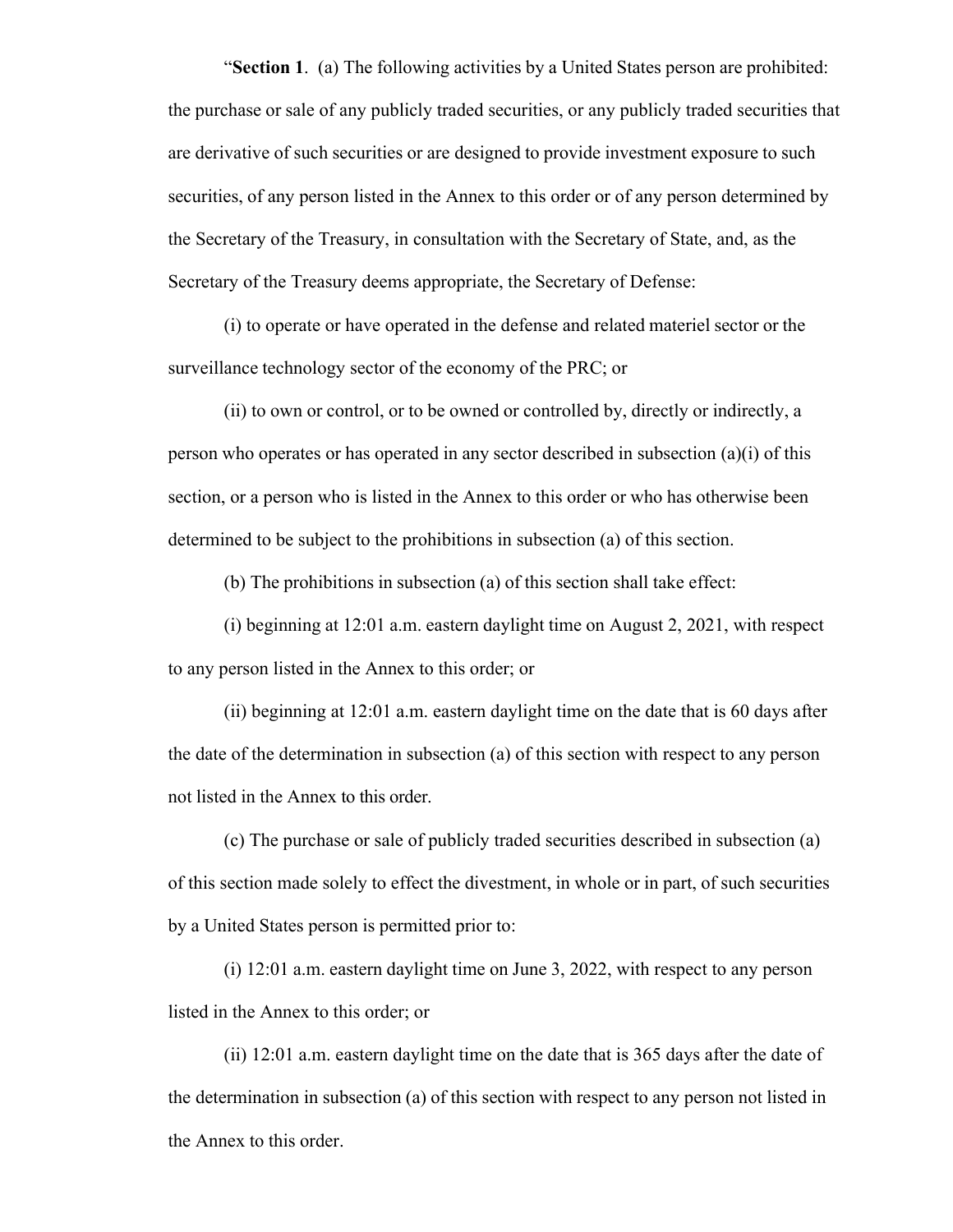(d) The prohibitions in subsection (a) of this section apply except to the extent provided by statutes, or in regulations, orders, directives, or licenses that may be issued pursuant to this order, and notwithstanding any contract entered into or any license or permit granted before the date of this order.

**Sec. 2**. (a) Any transaction that evades or avoids, has the purpose of evading or avoiding, causes a violation of, or attempts to violate any of the prohibitions set forth in this order is prohibited.

(b) Any conspiracy formed to violate any of the prohibitions set forth in this order is prohibited.

**Sec. 3**. For the purposes of this order:

(a) the term "entity" means a partnership, association, trust, joint venture, corporation, group, subgroup, or other organization;

(b) the term "person" means an individual or entity;

(c) the term "publicly traded securities" includes any "security," as defined in section  $3(a)(10)$  of the Securities Exchange Act of 1934, Public Law  $73-291$  (as codified as amended at 15 U.S.C. 78 $c(a)(10)$ , denominated in any currency that trades on a securities exchange or through the method of trading that is commonly referred to as "over-the-counter," in any jurisdiction; and

(d) the term "United States person" means any United States citizen, lawful permanent resident, entity organized under the laws of the United States or any jurisdiction within the United States (including foreign branches), or any person in the United States.

**Sec. 4**. The Secretary of the Treasury, in consultation with the Secretary of State, is hereby authorized to take such actions, including the promulgation of rules and regulations, and to employ all powers granted to the President by IEEPA, as may be necessary to carry out the purposes of this order. The Secretary of the Treasury may,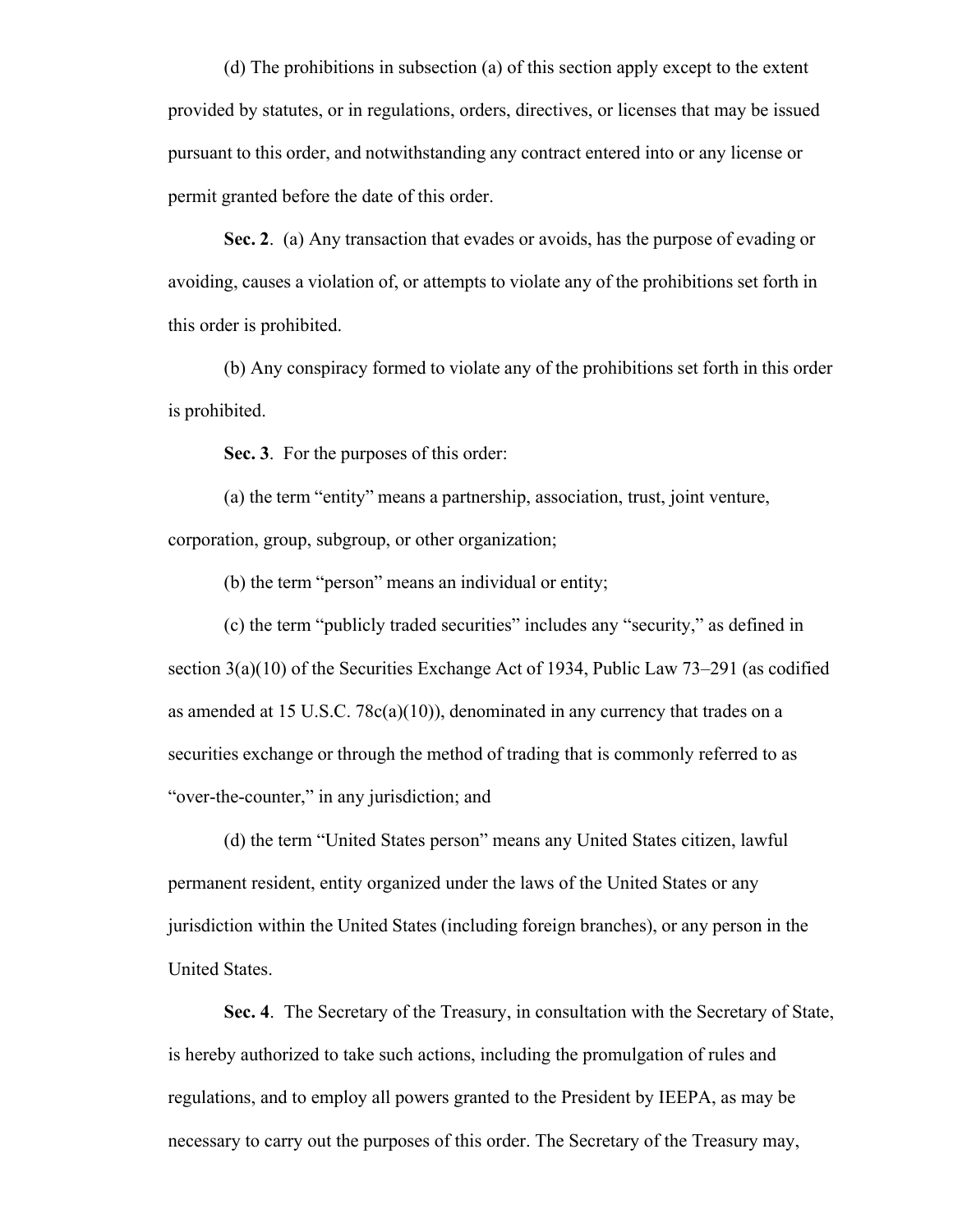consistent with applicable law, redelegate any of these functions within the Department of the Treasury. All executive departments and agencies (agencies) of the United States shall take all appropriate measures within their authority to carry out the provisions of this order.

**Sec. 5**. The Secretary of the Treasury, in consultation with the Secretary of State, is hereby authorized to submit recurring and final reports to the Congress on the national emergency declared in this order, consistent with section 401(c)of the NEA (50 U.S.C. 1641(c)) and section 204(c) of IEEPA (50 U.S.C. 1703(c)).

**Sec. 6**. The Secretary of the Treasury, in consultation with the Secretary of State, and, as the Secretary of the Treasury deems appropriate, the Secretary of Defense, is hereby authorized to determine that circumstances no longer warrant the application of the prohibitions in section 1(a) of this order with respect to a person listed in the Annex to this order, and to take necessary action to give effect to that determination."

**Sec. 2**. The Annex to Executive Order 13959 is replaced and superseded in its entirety by the Annex to this order.

**Sec. 3**. Section 6 of Executive Order 13959 is amended to replace "Sec. 6." with "Sec. 7."

**Sec. 4**. Executive Order 13974 is hereby revoked in its entirety. The Secretary of the Treasury and the heads of agencies shall take all necessary steps to rescind any orders or prohibitions issued prior to the date of this order implementing or enforcing Executive Order 13974 or the versions of sections 1through 5 of Executive Order 13959 replaced and superseded by section 1 of this order.

**Sec. 5**. (a) Nothing in this order shall be construed to impair or otherwise affect:

(i) the authority granted by law to an executive department or agency, or the head thereof; or

(ii) the functions of the Director of the Office of Management and Budget relating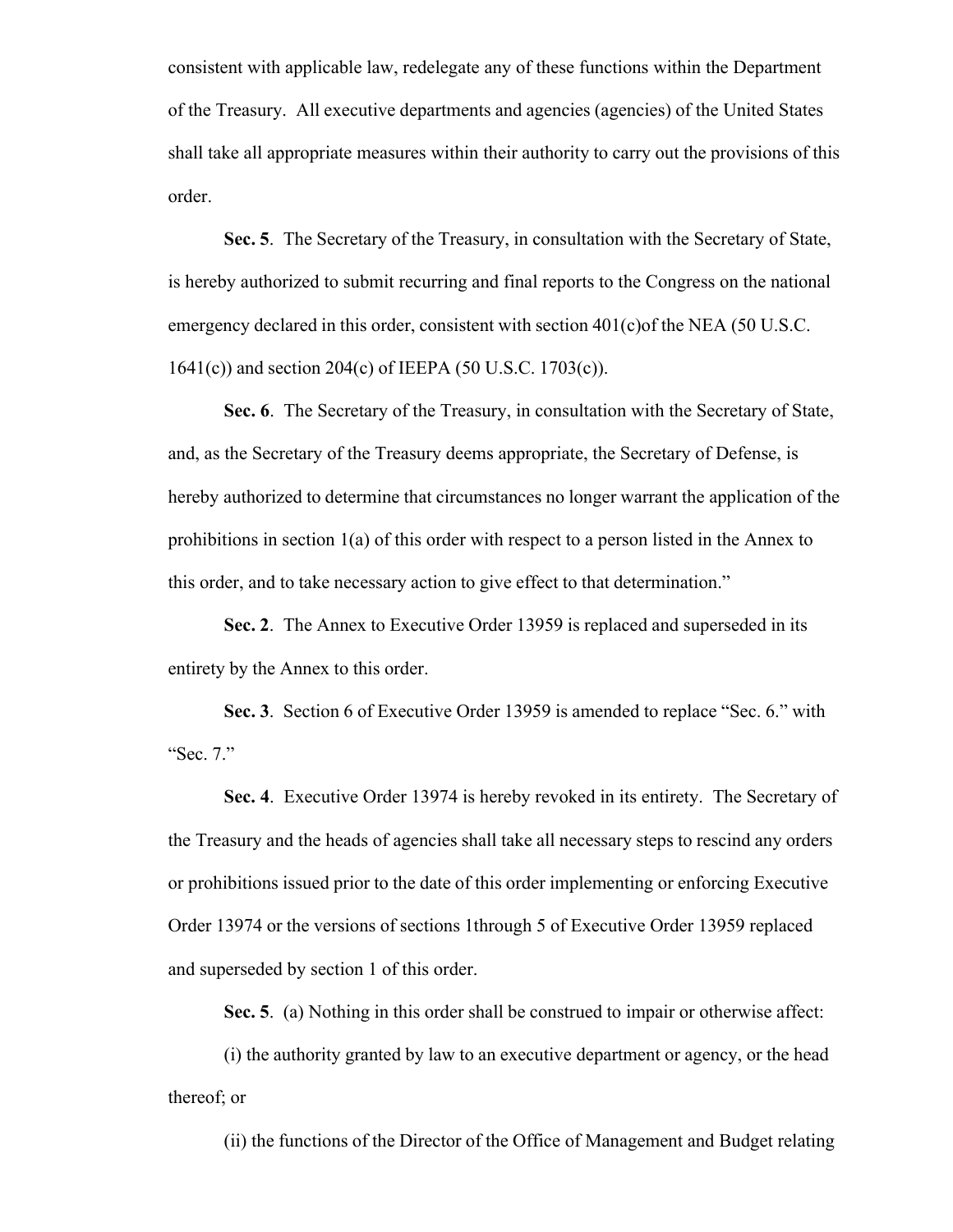to budgetary, administrative, or legislative proposals.

(b) This order shall be implemented consistent with applicable law and subject to the availability of appropriations.

(c) This order is not intended to, and does not, create any right or benefit, substantive or procedural, enforceable at law or in equity by any party against the United States, its departments, agencies, or entities, its officers, employees, or agents, or any other person.

JOSEPH R. BIDEN JR. THE WHITE HOUSE, *June 3, 2021*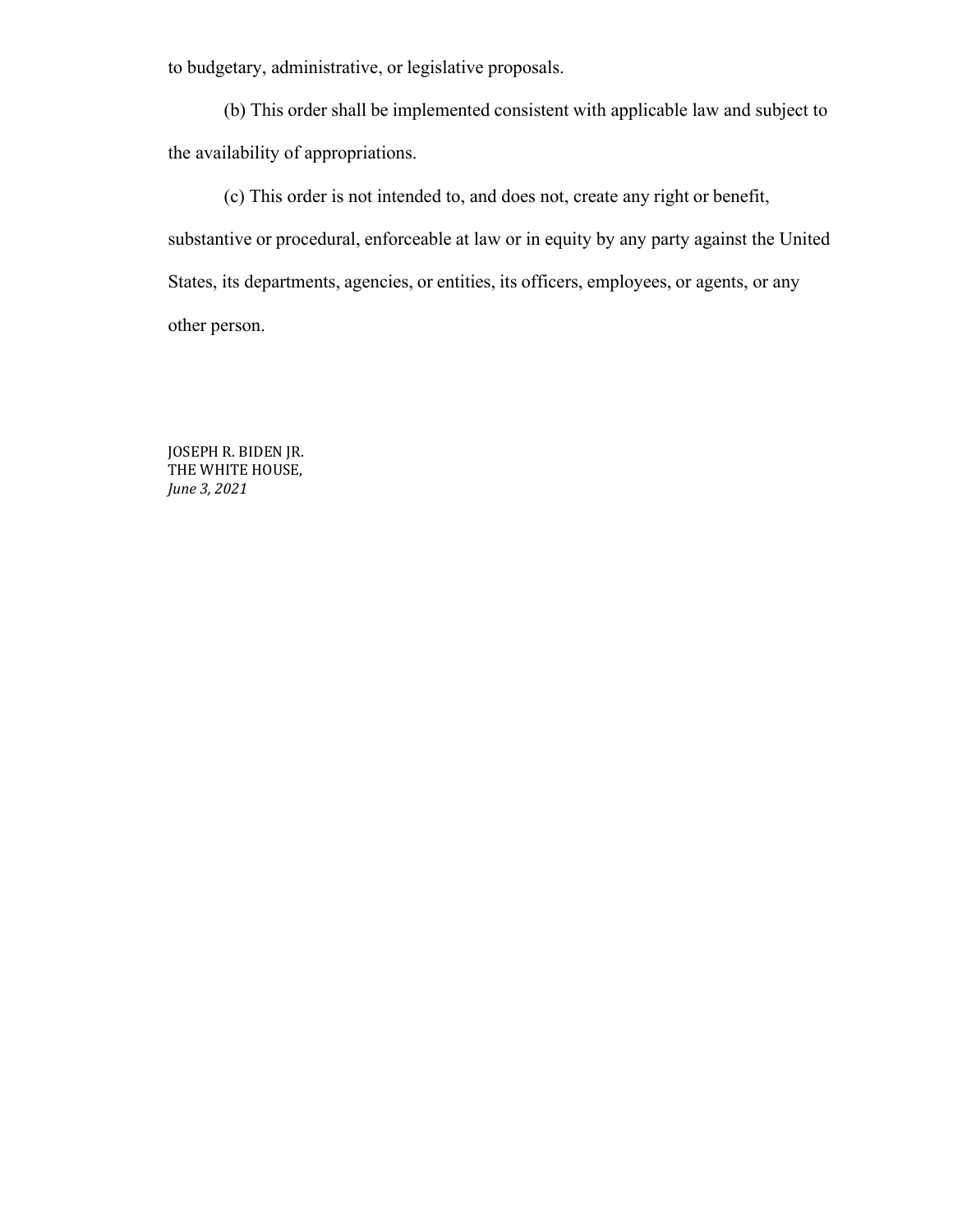AERO ENGINE CORPORATION OF CHINA AEROSPACE CH UAV CO., LTD AEROSPACE COMMUNICATIONS HOLDINGS GROUP COMPANY LIMITED AEROSUN CORPORATION ANHUI GREATWALL MILITARY INDUSTRY COMPANY LIMITED AVIATION INDUSTRY CORPORATION OF CHINA, LTD. AVIC AVIATION HIGH-TECHNOLOGY COMPANY LIMITED AVIC HEAVY MACHINERY COMPANY LIMITED AVIC JONHON OPTRONIC TECHNOLOGY CO., LTD. AVIC SHENYANG AIRCRAFT COMPANY LIMITED AVIC XI'AN AIRCRAFT INDUSTRY GROUP COMPANY LTD. CHANGSHA JINGJIA MICROELECTRONICS COMPANY LIMITED CHINA ACADEMY OF LAUNCH VEHICLE TECHNOLOGY CHINA AEROSPACE SCIENCE AND INDUSTRY CORPORATION LIMITED CHINA AEROSPACE SCIENCE AND TECHNOLOGY CORPORATION CHINA AEROSPACE TIMES ELECTRONICS CO., LTD CHINA AVIONICS SYSTEMS COMPANY LIMITED CHINA COMMUNICATIONS CONSTRUCTION COMPANY LIMITED CHINA COMMUNICATIONS CONSTRUCTION GROUP (LIMITED) CHINA ELECTRONICS CORPORATION CHINA ELECTRONICS TECHNOLOGY GROUP CORPORATION CHINA GENERAL NUCLEAR POWER CORPORATION CHINA MARINE INFORMATION ELECTRONICS COMPANY LIMITED CHINA MOBILE COMMUNICATIONS GROUP CO., LTD. CHINA MOBILE LIMITED

Annex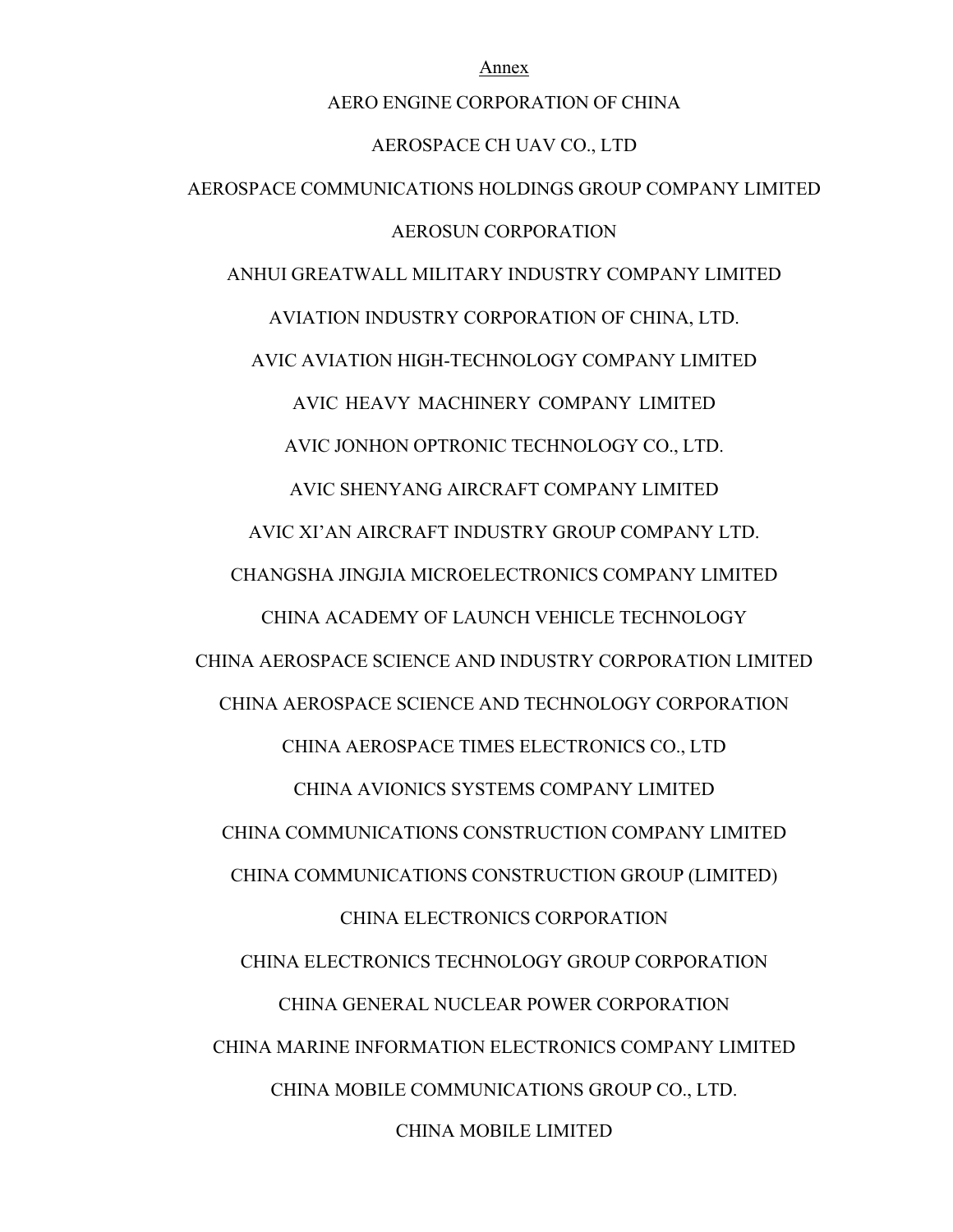CHINA NATIONAL NUCLEAR CORPORATION CHINA NATIONAL OFFSHORE OIL CORPORATION CHINA NORTH INDUSTRIES GROUP CORPORATION LIMITED CHINA NUCLEAR ENGINEERING CORPORATION LIMITED CHINA RAILWAY CONSTRUCTION CORPORATION LIMITED CHINA SATELLITE COMMUNICATIONS CO., LTD. CHINA SHIPBUILDING INDUSTRY COMPANY LIMITED CHINA SHIPBUILDING INDUSTRY GROUP POWER COMPANY LIMITED CHINA SOUTH INDUSTRIES GROUP CORPORATION CHINA SPACESAT CO., LTD. CHINA STATE SHIPBUILDING CORPORATION LIMITED CHINA TELECOM CORPORATION LIMITED CHINA TELECOMMUNICATIONS CORPORATION CHINA UNICOM (HONG KONG) LIMITED CHINA UNITED NETWORK COMMUNICATIONS GROUP CO., LTD. CNOOC LIMITED COSTAR GROUP CO., LTD. CSSC OFFSHORE & MARINE ENGINEERING (GROUP) COMPANY LIMITED FUJIAN TORCH ELECTRON TECHNOLOGY CO., LTD. GUIZHOU SPACE APPLIANCE CO., LTD HANGZHOU HIKVISION DIGITAL TECHNOLOGY CO., LTD. HUAWEI INVESTMENT & HOLDING CO., LTD. HUAWEI TECHNOLOGIES CO., LTD. INNER MONGOLIA FIRST MACHINERY GROUP CO., LTD. INSPUR GROUP CO., LTD. JIANGXI HONGDU AVIATION INDUSTRY CO., LTD.